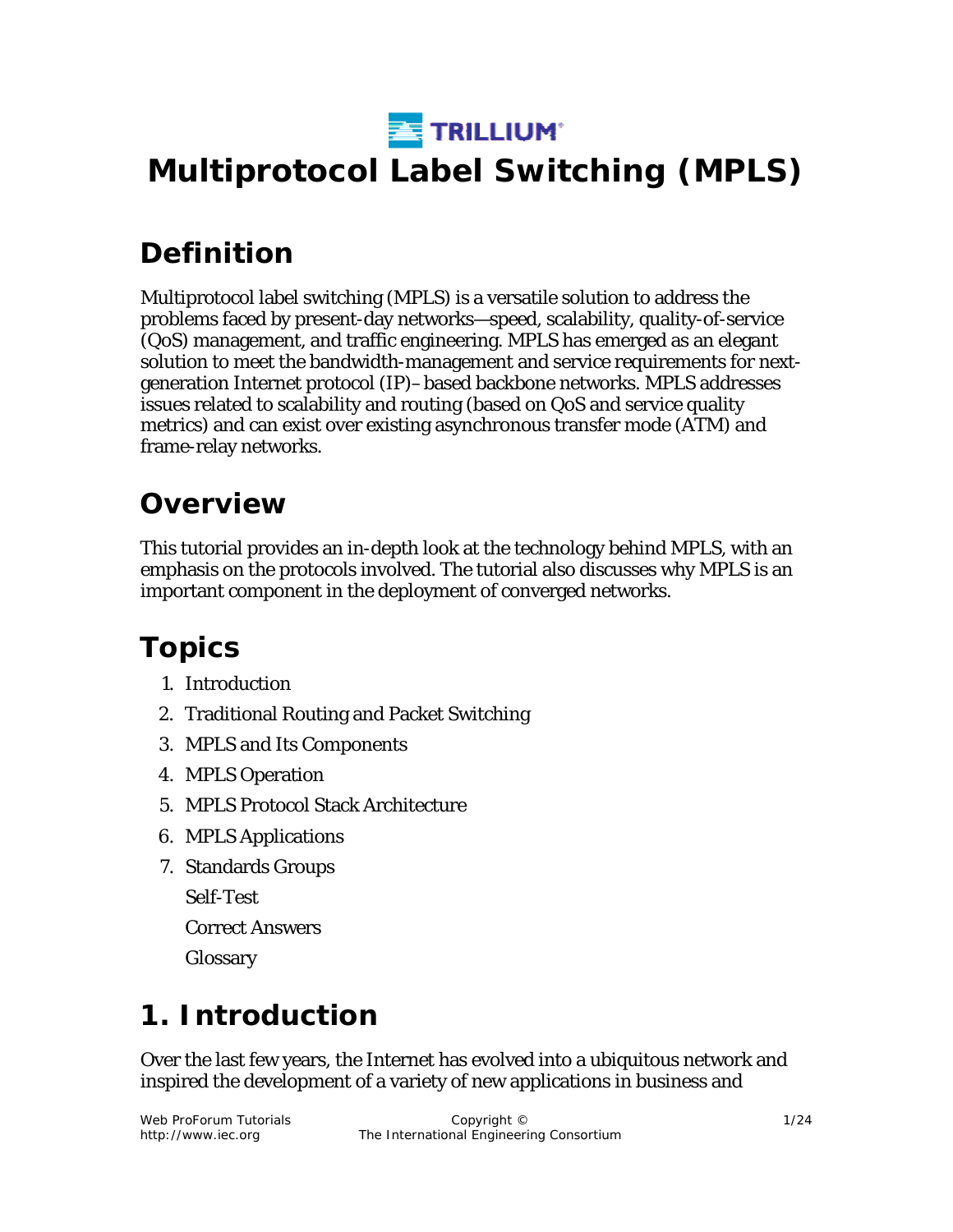consumer markets. These new applications have driven the demand for increased and guaranteed bandwidth requirements in the backbone of the network. In addition to the traditional data services currently provided over the Internet, new voice and multimedia services are being developed and deployed. The Internet has emerged as the network of choice for providing these converged services. However, the demands placed on the network by these new applications and services, in terms of speed and bandwidth, have strained the resources of the existing Internet infrastructure. This transformation of the network toward a packet- and cell-based infrastructure has introduced uncertainty into what has traditionally been a fairly deterministic network.

In addition to the issue of resource constraints, another challenge relates to the transport of bits and bytes over the backbone to provide differentiated classes of service to users. The exponential growth in the number of users and the volume of traffic adds another dimension to this problem. Class of service (CoS) and QoS issues must be addressed to in order to support the diverse requirements of the wide range of network users.

In sum, despite some initial challenges, MPLS will play an important role in the routing, switching, and forwarding of packets through the next-generation network in order to meet the service demands of the network users.

## **2. Traditional Routing and Packet Switching**

The initial deployment of the Internet addressed the requirements of data transfer over the network. This network catered to simple applications such as file transfer and remote login. To carry out these requirements, a simple software-based router platform, with network interfaces to support the existing T1/E1– or T3/E3–based backbones, was sufficient. As the demand for higher speed and the ability to support higher-bandwidth transmission rates emerged, devices with capabilities to switch at the Level-2 (data link) and the Level-3 (network layer) in hardware had to be deployed. Layer-2 switching devices addressed the switching bottlenecks within the subnets of a local-area network (LAN) environment. Layer-3 switching devices helped alleviate the bottleneck in Layer-3 routing by moving the route lookup for Layer-3 forwarding to high-speed switching hardware.

These early solutions addressed the need for wire-speed transfer of packets as they traversed the network, but they did not address the service requirements of the information contained in the packets. Also, most of the routing protocols deployed today are based on algorithms designed to obtain the shortest path in the network for packet traversal and do not take into account additional metrics (such as delay, jitter, and traffic congestion), which can further diminish network performance. Traffic engineering is a challenge for network managers.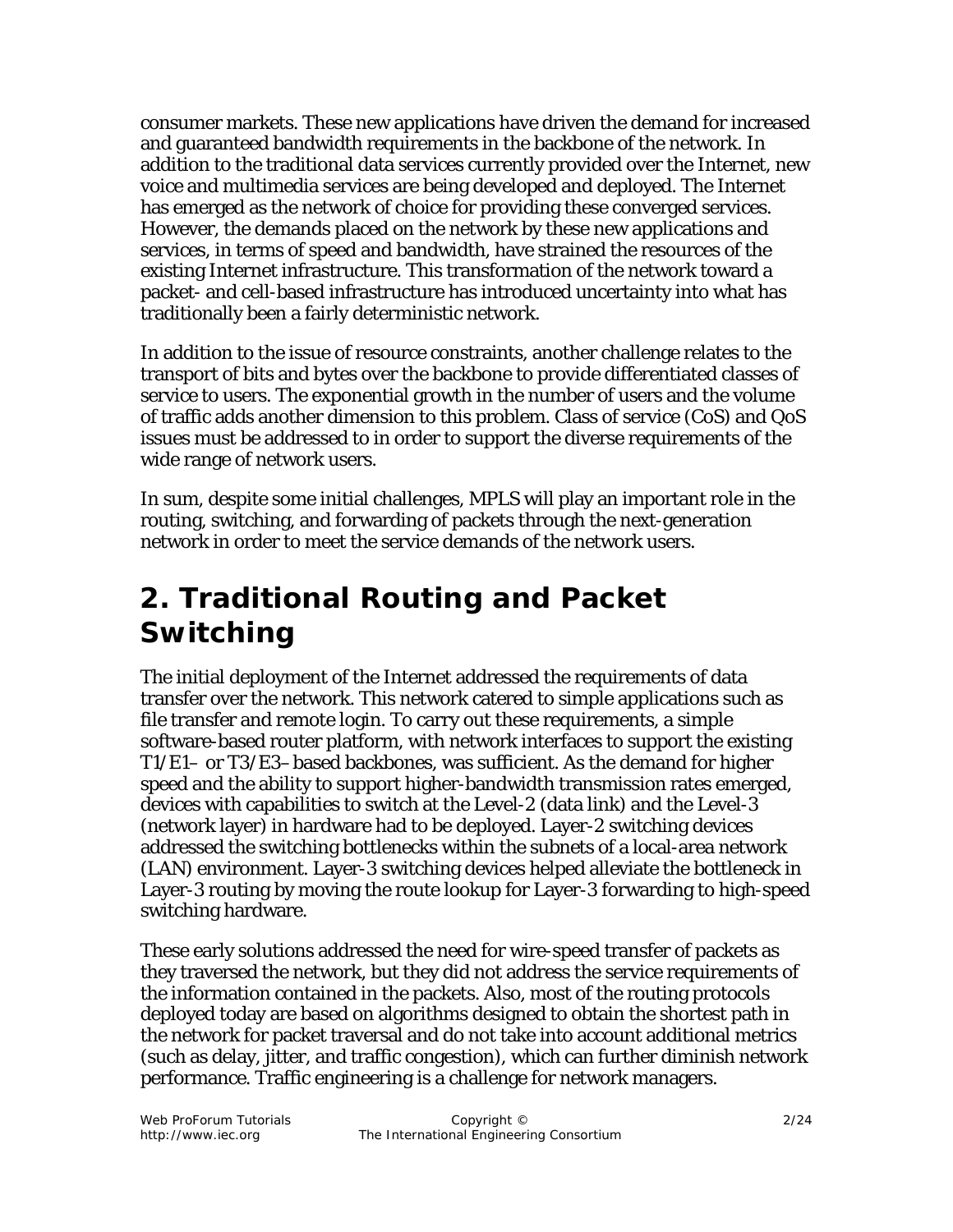## **3. MPLS and Its Components**

### **What Is MPLS?**

MPLS is an Internet Engineering Task Force (IETF)–specified framework that provides for the efficient designation, routing, forwarding, and switching of traffic flows through the network.

MPLS performs the following functions:

- specifies mechanisms to manage traffic flows of various granularities, such as flows between different hardware, machines, or even flows between different applications
- remains independent of the Layer-2 and Layer-3 protocols
- provides a means to map IP addresses to simple, fixed-length labels used by different packet-forwarding and packet-switching technologies
- interfaces to existing routing protocols such as resource reservation protocol (RSVP) and open shortest path first (OSPF)
- supports the IP, ATM, and frame-relay Layer-2 protocols

In MPLS, data transmission occurs on label-switched paths (LSPs). LSPs are a sequence of labels at each and every node along the path from the source to the destination. LSPs are established either prior to data transmission (controldriven) or upon detection of a certain flow of data (data-driven). The labels, which are underlying protocol-specific identifiers, are distributed using label distribution protocol (LDP) or RSVP or piggybacked on routing protocols like border gateway protocol (BGP) and OSPF. Each data packet encapsulates and carries the labels during their journey from source to destination. High-speed switching of data is possible because the fixed-length labels are inserted at the very beginning of the packet or cell and can be used by hardware to switch packets quickly between links.

### **LSRs and LERs**

The devices that participate in the MPLS protocol mechanisms can be classified into label edge routers (LERs) and label switching routers (LSRs).

An LSR is a high-speed router device in the core of an MPLS network that participates in the establishment of LSPs using the appropriate label signaling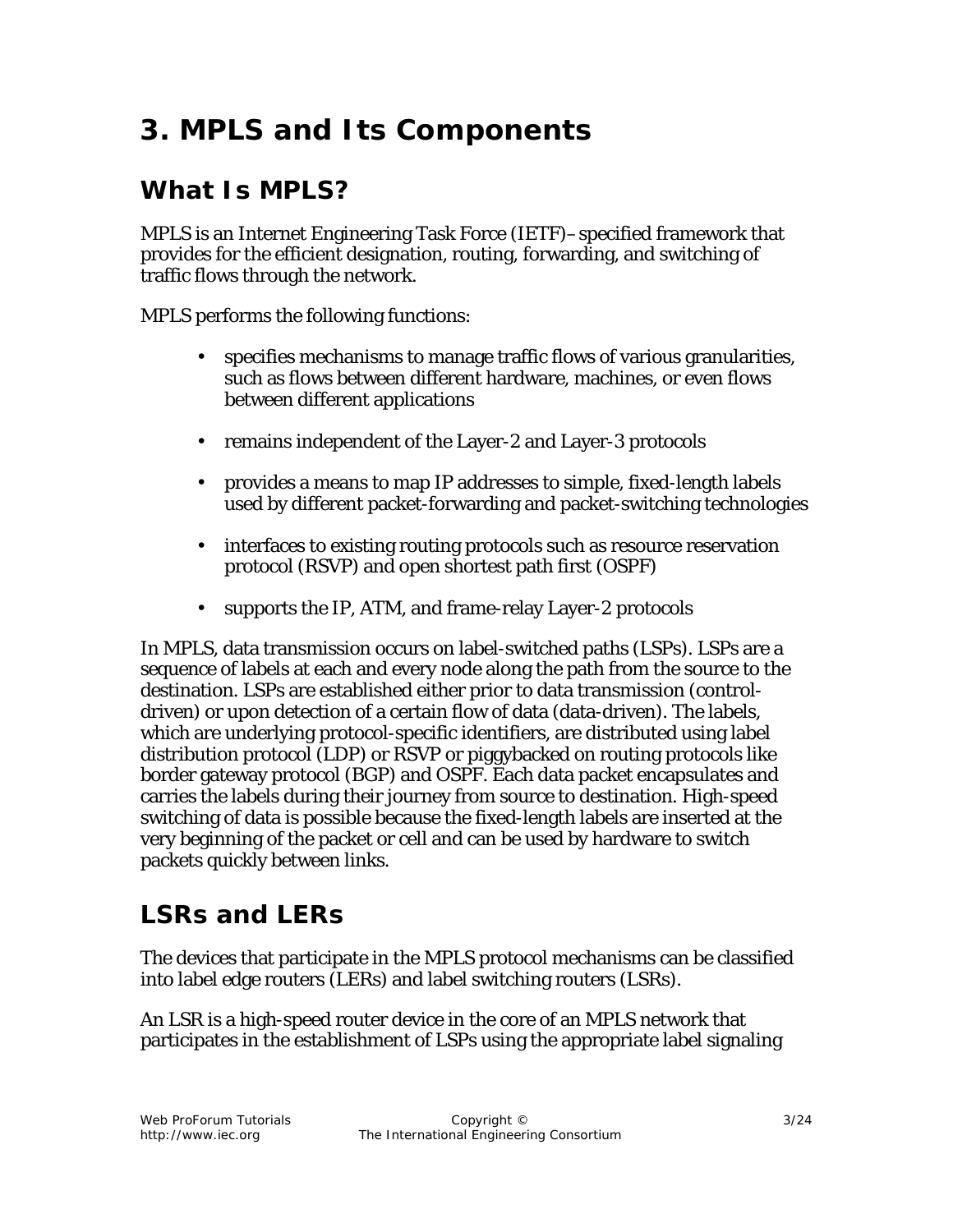protocol and high-speed switching of the data traffic based on the established paths.

An LER is a device that operates at the edge of the access network and MPLS network. LERs support multiple ports connected to dissimilar networks (such as frame relay, ATM, and Ethernet) and forwards this traffic on to the MPLS network after establishing LSPs, using the label signaling protocol at the ingress and distributing the traffic back to the access networks at the egress. The LER plays a very important role in the assignment and removal of labels, as traffic enters or exits an MPLS network.

## **FEC**

The forward equivalence class (FEC) is a representation of a group of packets that share the same requirements for their transport. All packets in such a group are provided the same treatment en route to the destination. As opposed to conventional IP forwarding, in MPLS, the assignment of a particular packet to a particular FEC is done just once, as the packet enters the network. FECs are based on service requirements for a given set of packets or simply for an address prefix. Each LSR builds a table to specify how a packet must be forwarded. This table, called a label information base (LIB), is comprised of FEC–to-label bindings.

### **Labels and Label Bindings**

A label, in its simplest form, identifies the path a packet should traverse. A label is carried or encapsulated in a Layer-2 header along with the packet. The receiving router examines the packet for its label content to determine the next hop. Once a packet has been labeled, the rest of the journey of the packet through the backbone is based on label switching. The label values are of local significance only, meaning that they pertain only to hops between LSRs.

Once a packet has been classified as a new or existing FEC, a label is assigned to the packet. The label values are derived from the underlying data link layer. For data link layers (such as frame relay or ATM), Layer-2 identifiers, such as data link connection identifiers (DLCIs) in the case of frame-relay networks or virtual path identifiers (VPIs)/virtual channel identifiers (VCIs) in case of ATM networks, can be used directly as labels. The packets are then forwarded based on their label value.

Labels are bound to an FEC as a result of some event or policy that indicates a need for such binding. These events can be either data-driven bindings or control-driven bindings. The latter is preferable because of its advanced scaling properties that can be used in MPLS.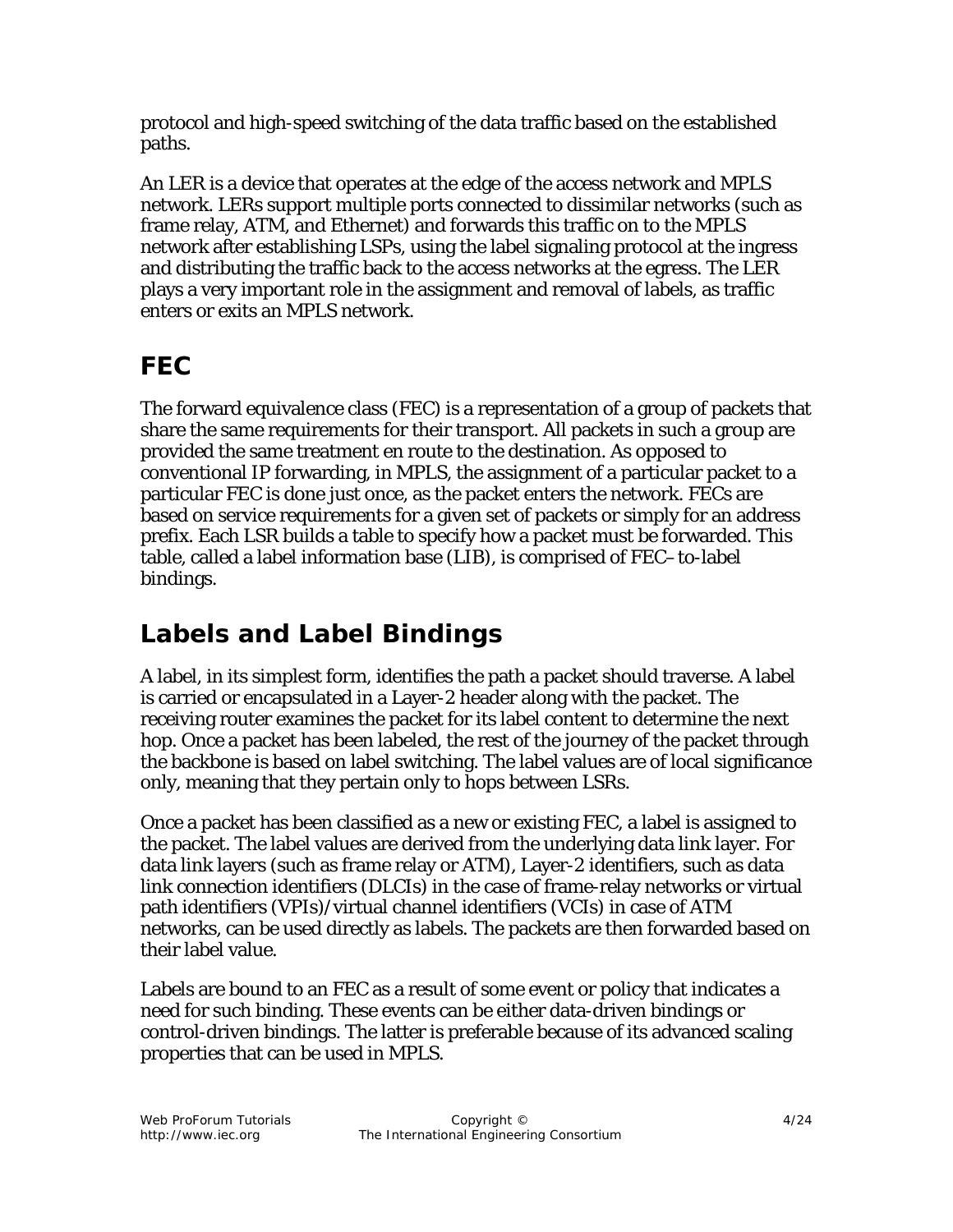Label assignment decisions may be based on forwarding criteria such as the following:

- destination unicast routing
- traffic engineering
- multicast
- virtual private network (VPN)
- QoS

The generic label format is illustrated in *Figure 1*. The label can be embedded in the header of the data link layer (the ATM VCI/VPI shown in *Figure 2* and the frame-relay DLCI shown in *Figure 3*) or in the shim (between the Layer-2 datalink header and Layer-3 network layer header, as shown in *Figure 4*).



ATM Cells

Data

VPI/VCI

VPI/VCI

Data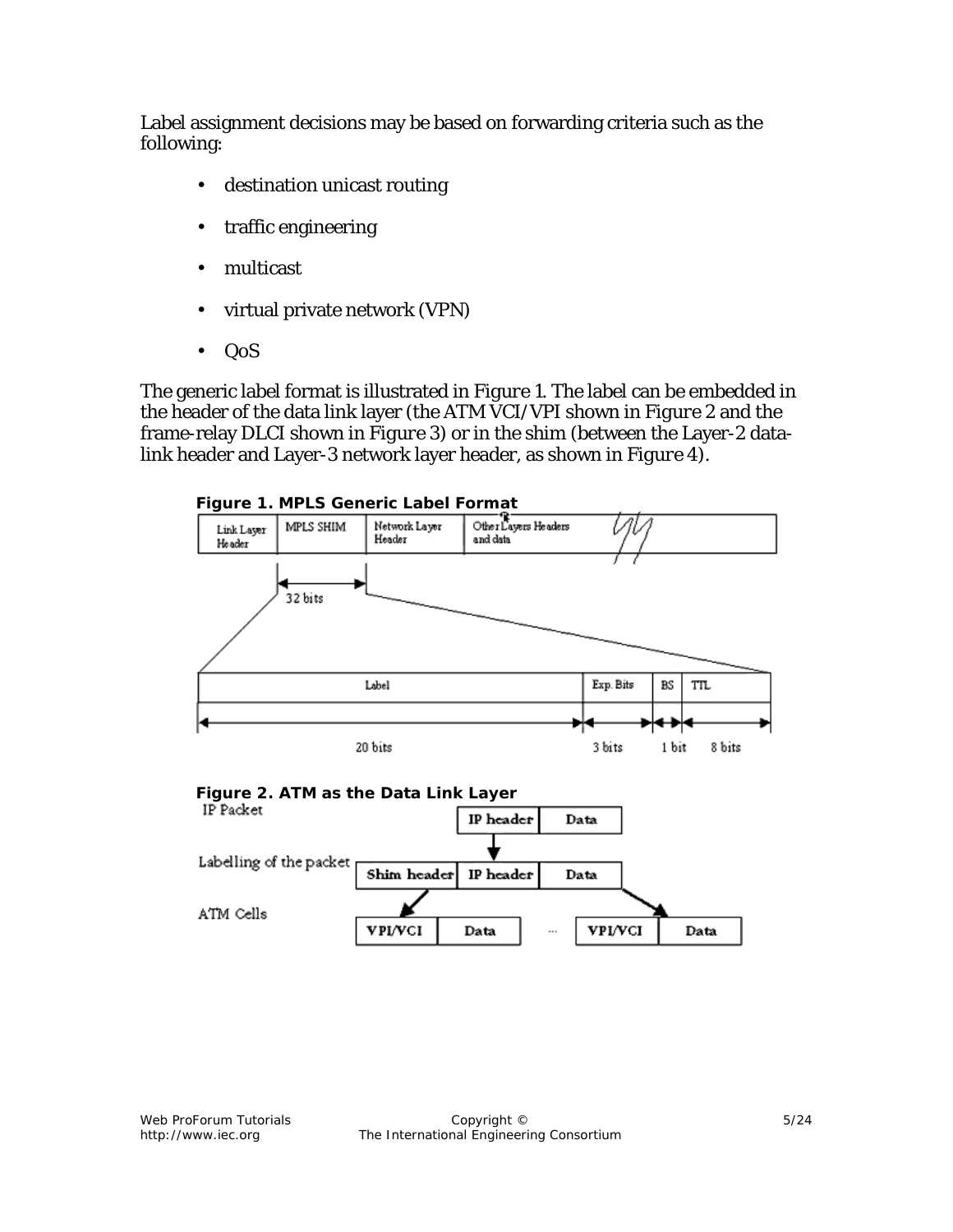

### **Label Creation**

There are several methods used in label creation:

- **topology-based method**—uses normal processing of routing protocols (such as OSPF and BGP)
- **request-based method**—uses processing of request-based control traffic (such as RSVP)
- **traffic-based method**—uses the reception of a packet to trigger the assignment and distribution of a label

The topology- and request-based methods are examples of control-driven label bindings, while the traffic-based method is an example of data-driven bindings.

### **Label Distribution**

MPLS architecture does not mandate a single method of signaling for label distribution. Existing routing protocols, such as the border gateway protocol (BGP), have been enhanced to piggyback the label information within the contents of the protocol. The RSVP has also been extended to support piggybacked exchange of labels. The Internet Engineering Task Force (IETF) has also defined a new protocol known as the label distribution protocol (LDP) for explicit signaling and management of the label space. Extensions to the base LDP protocol have also been defined to support explicit routing based on QoS and CoS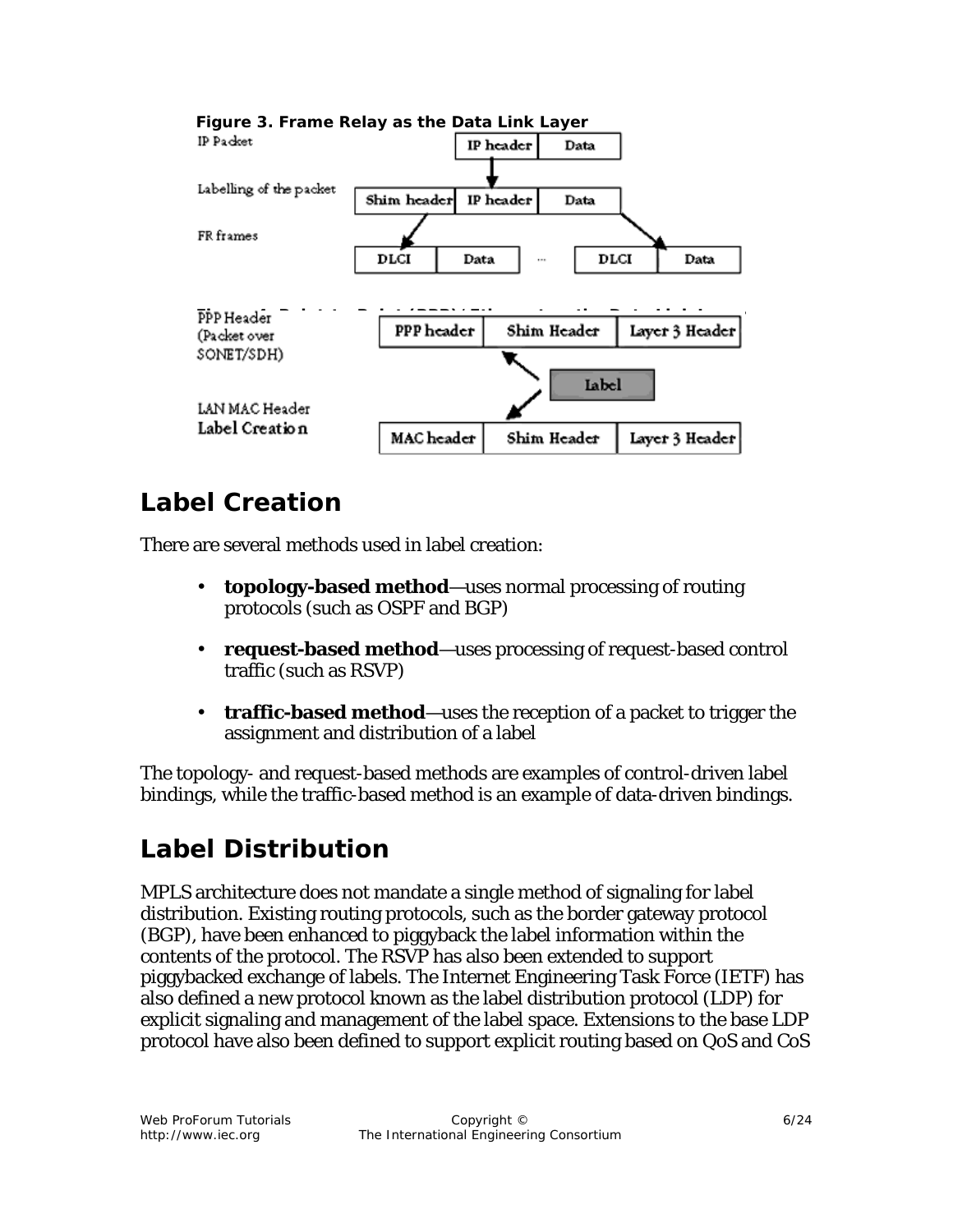requirements. These extensions are captured in the constraint-based routing (CR)–LDP protocol definition.

A summary of the various schemes for label exchange is as follows:

- **LDP**—maps unicast IP destinations into labels
- **RSVP, CR–LDP**—used for traffic engineering and resource reservation
- **protocol-independent multicast (PIM)**—used for multicast states label mapping
- **BGP**—external labels (VPN)

### **Label-Switched Paths (LSPs)**

A collection of MPLS–enabled devices represents an MPLS domain. Within an MPLS domain, a path is set up for a given packet to travel based on an FEC. The LSP is set up prior to data transmission. MPLS provides the following two options to set up an LSP.

- **hop-by-hop routing—Each LSR independently selects the next hop** for a given FEC. This methodology is similar to that currently used in IP networks. The LSR uses any available routing protocols, such as OSPF, ATM private network-to-network interface (PNNI), etc.
- **explicit routing—**Explicit routing is similar to source routing. The ingress LSR (i.e., the LSR where the data flow to the network first starts) specifies the list of nodes through which the ER–LSP traverses. The path specified could be nonoptimal, as well. Along the path, the resources may be reserved to ensure QoS to the data traffic. This eases traffic engineering throughout the network, and differentiated services can be provided using flows based on policies or network management methods.

The LSP setup for an FEC is unidirectional in nature. The return traffic must take another LSP.

### **Label Spaces**

The labels used by an LSR for FEC–label bindings are categorized as follows: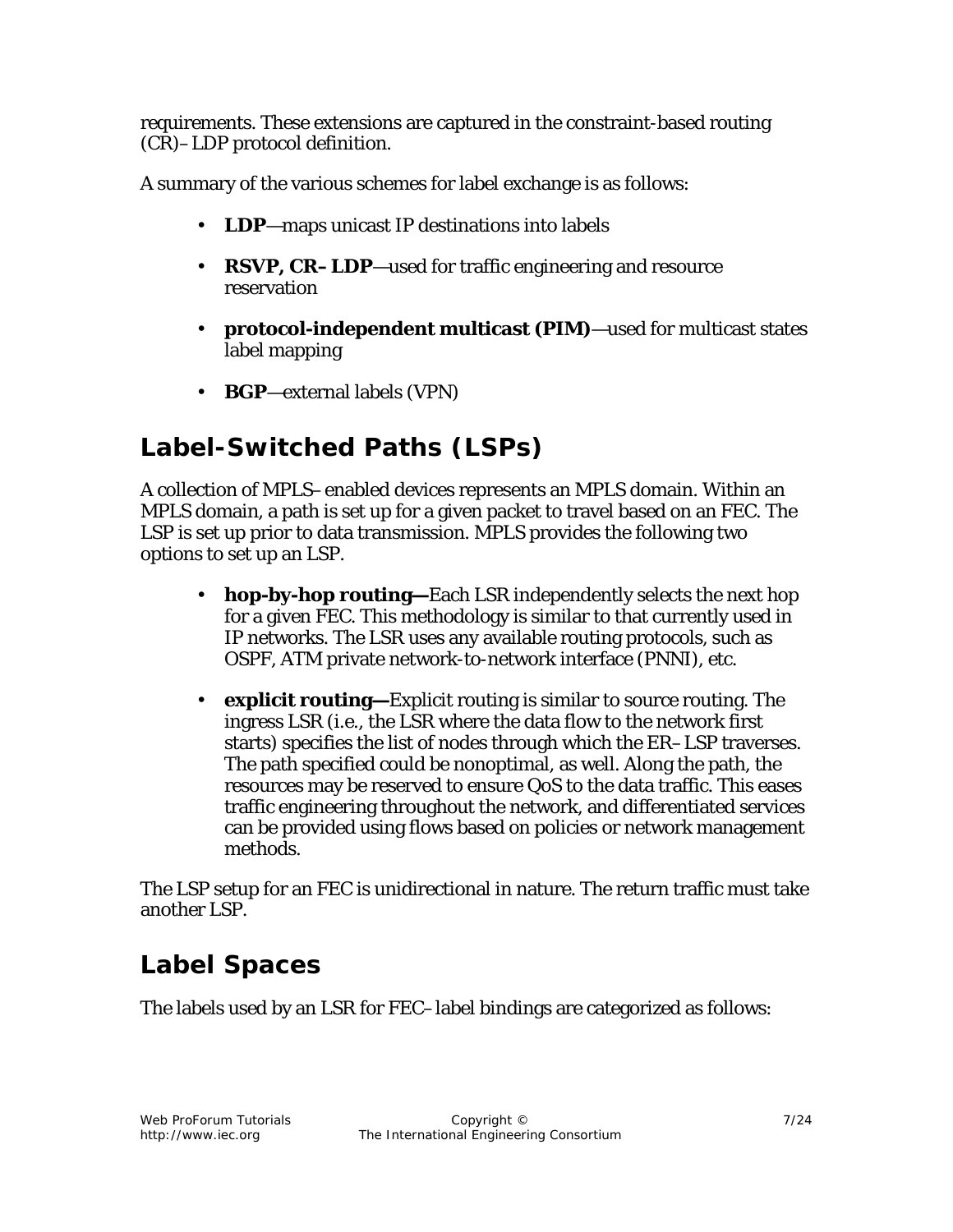- **per platform—**The label values are unique across the whole LSR. The labels are allocated from a common pool. No two labels distributed on different interfaces have the same value.
- **per interface—**The label ranges are associated with interfaces. Multiple label pools are defined for interfaces, and the labels provided on those interfaces are allocated from the separate pools. The label values provided on different interfaces could be the same.

## **Label Merging**

The incoming streams of traffic from different interfaces can be merged together and switched using a common label if they are traversing the network toward the same final destination. This is known as stream merging or aggregation of flows.

If the underlying transport network is an ATM network, LSRs could employ virtual path (VP) or virtual channel (VC) merging. In this scenario, cell interleaving problems, which arise when multiple streams of traffic are merged in the ATM network, need to be avoided.

### **Label Retention**

MPLS defines the treatment for label bindings received from LSRs that are not the next hop for a given FEC. Two modes are defined.

- **conservative—**In this mode, the bindings between a label and an FEC received from LSRs that are not the next hop for a given FEC are discarded. This mode requires an LSR to maintain fewer labels. This is the recommended mode for ATM–LSRs.
- **liberal—**In this mode, the bindings between a label and an FEC received from LSRs that are not the next hop for a given FEC are retained. This mode allows for quicker adaptation to topology changes and allows for the switching of traffic to other LSPs in case of changes.

## **Label Control**

MPLS defines modes for distribution of labels to neighboring LSRs.

• **independent—**In this mode, an LSR recognizes a particular FEC and makes the decision to bind a label to the FEC independently to distribute the binding to its peers. The new FECs are recognized whenever new routes become visible to the router.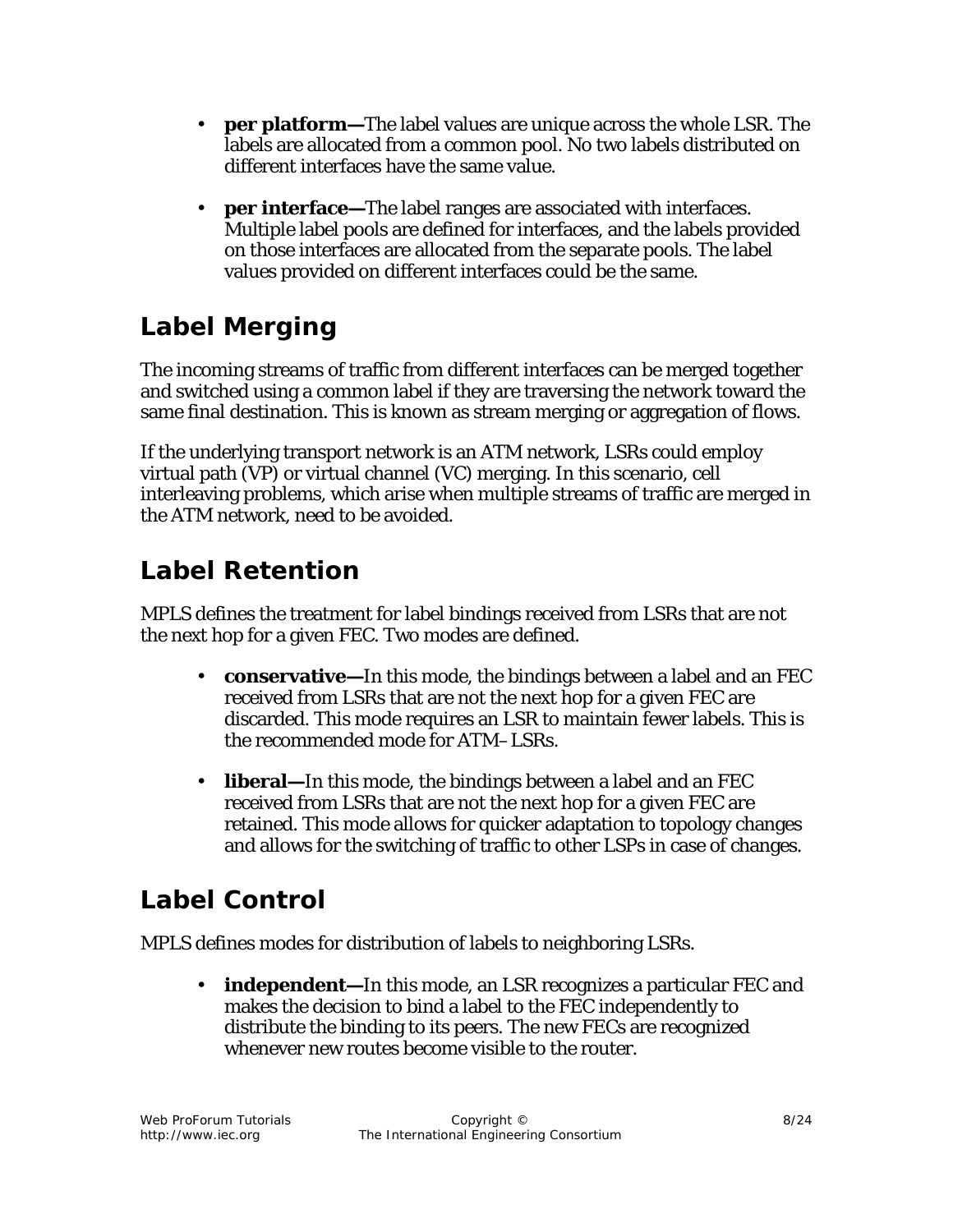• **ordered—**In this mode, an LSR binds a label to a particular FEC if and only if it is the egress router or it has received a label binding for the FEC from its next hop LSR. This mode is recommended for ATM– LSRs.

### **Signaling Mechanisms**

- **label request—**Using this mechanism, an LSR requests a label from its downstream neighbor so that it can bind to a specific FEC. This mechanism can be employed down the chain of LSRs up until the egress LER (i.e., the point at which the packet exits the MPLS domain).
- label mapping—In response to a label request, a downstream LSR will send a label to the upstream initiator using the label mapping mechanism.

The above concepts for label request and label mapping are explained in *Figure 5*.



### **Label Distribution Protocol (LDP)**

The LDP is a new protocol for the distribution of label binding information to LSRs in an MPLS network. It is used to map FECs to labels, which, in turn, create LSPs. LDP sessions are established between LDP peers in the MPLS network (not necessarily adjacent). The peers exchange the following types of LDP messages:

- **discovery messages**—announce and maintain the presence of an LSR in a network
- **session messages**—establish, maintain, and terminate sessions between LDP peers
- **advertisement messages**—create, change, and delete label mappings for FECs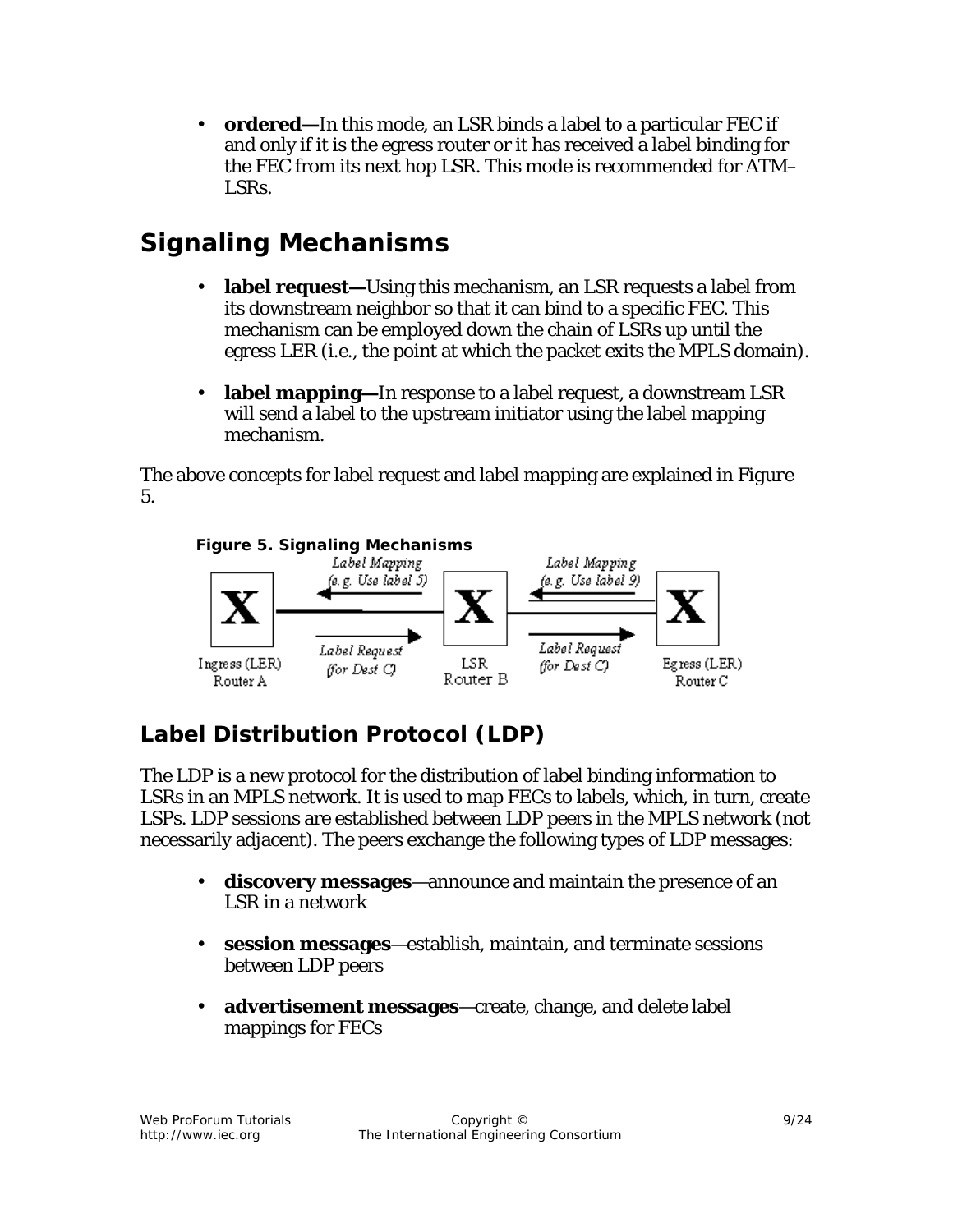• **notification messages**—provide advisory information and signal error information

## **Label Stack**

The label stack mechanism allows for hierarchical operation in the MPLS domain. It basically allows MPLS to be used simultaneously for routing at the fine-grain level (e.g., between individual routers within an Internet service provider [ISP] and at a higher domain-by-domain level). Each level in a label stack pertains to some hierarchical level. This facilitates a tunneling mode of operation in MPLS.

## **Traffic Engineering**

Traffic engineering is a process that enhances overall network utilization by attempting to create a uniform or differentiated distribution of traffic throughout the network. An important result of this process is the avoidance of congestion on any one path. It is important to note that traffic engineering does not necessarily select the shortest path between two devices. It is possible that, for two packet data flows, the packets may traverse completely different paths even though their originating node and the final destination node are the same. This way, the lessexposed or less-used network segments can be used and differentiated services can be provided.

In MPLS, traffic engineering is inherently provided using explicitly routed paths. The LSPs are created independently, specifying different paths that are based on user-defined policies. However, this may require extensive operator intervention. RSVP and CR–LDP are two possible approaches to supply dynamic traffic engineering and QoS in MPLS.

## **CR**

Constraint-based routing (CR) takes into account parameters, such as link characteristics (bandwidth, delay, etc.), hop count, and QoS. The LSPs that are established could be CR–LSPs, where the constraints could be explicit hops or QoS requirements. Explicit hops dictate which path is to be taken. QoS requirements dictate which links and queuing or scheduling mechanisms are to be employed for the flow.

When using CR, it is entirely possible that a longer (in terms of cost) but less loaded path is selected. However, while CR increases network utilization, it adds more complexity to routing calculations, as the path selected must satisfy the QoS requirements of the LSP. CR can be used in conjunction with MPLS to set up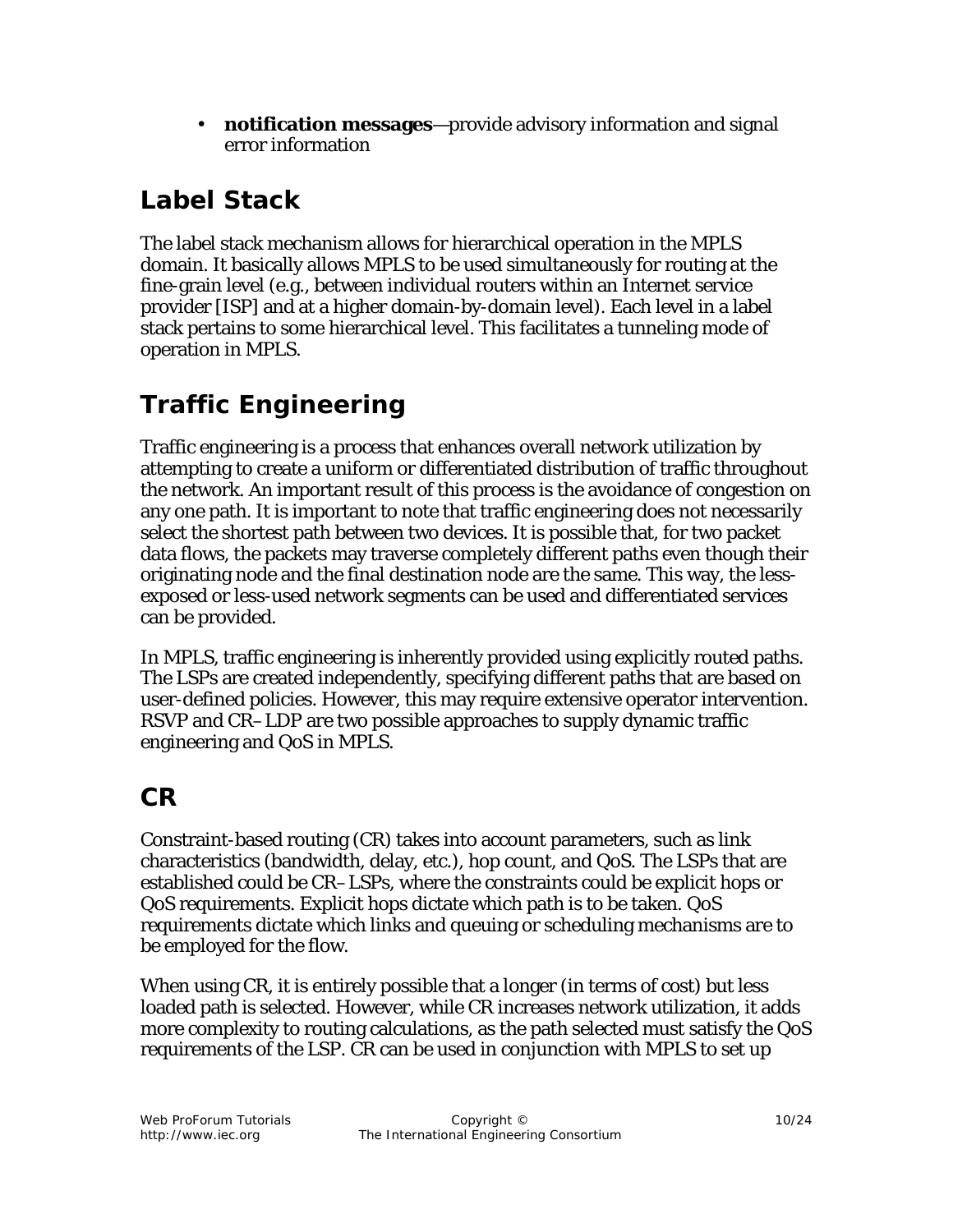LSPs. The IETF has defined a CR–LDP component to facilitate constraint-based routes.

# **4. MPLS Operation**

The following steps must be taken for a data packet to travel through an MPLS domain.

- 1. label creation and distribution
- 2. table creation at each router
- 3. label-switched path creation
- 4. label insertion/table lookup
- 5. packet forwarding

The source sends its data to the destination. In an MPLS domain, not all of the source traffic is necessarily transported through the same path. Depending on the traffic characteristics, different LSPs could be created for packets with different CoS requirements.

In *Figure 6*, LER1 is the ingress and LER4 is the egress router.





*Table 1* illustrates the step-by-step MPLS operations that occur on the data packets in an MPLS domain.

| <b>MPLS Actions</b>                      | Description                                                                                                          |  |
|------------------------------------------|----------------------------------------------------------------------------------------------------------------------|--|
| label creation and<br>label distribution | Before any traffic begins the routers make the decision to bind a label to<br>a specific FEC and build their tables. |  |
|                                          | In LDP, downstream routers initiate the distribution of labels and the<br>label/FEC binding.                         |  |
|                                          | In addition, traffic-related characteristics and MPLS capabilities are                                               |  |

| Table 1. MPLS Actions |  |
|-----------------------|--|
|-----------------------|--|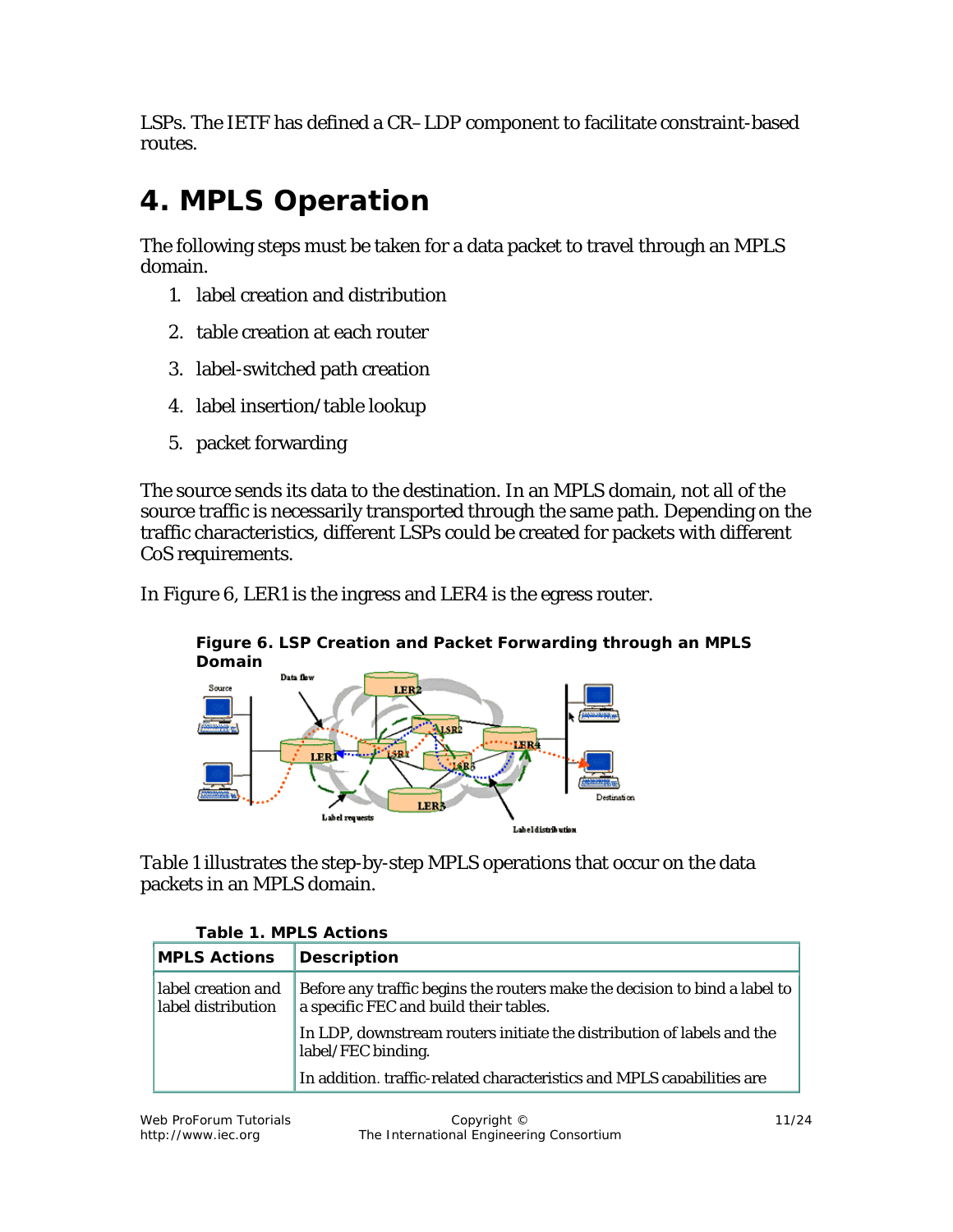|                                 | negotiated using LDP.                                                                                                                                                                                                                                                                                                                                                                      |  |  |  |
|---------------------------------|--------------------------------------------------------------------------------------------------------------------------------------------------------------------------------------------------------------------------------------------------------------------------------------------------------------------------------------------------------------------------------------------|--|--|--|
|                                 | A reliable and ordered transport protocol should be used for the<br>signaling protocol. LDP uses TCP.                                                                                                                                                                                                                                                                                      |  |  |  |
| table creation                  | On receipt of label bindings each LSR creates entries in the label<br>information base (LIB).                                                                                                                                                                                                                                                                                              |  |  |  |
|                                 | The contents of the table will specify the mapping between a label and<br>an FEC.                                                                                                                                                                                                                                                                                                          |  |  |  |
|                                 | mapping between the input port and input label table to the output port<br>and output label table.                                                                                                                                                                                                                                                                                         |  |  |  |
|                                 | The entries are updated whenever renegotiation of the label bindings<br>occurs.                                                                                                                                                                                                                                                                                                            |  |  |  |
| label switched<br>path creation | As shown by the dashed blue lines in $Figure 6$ , the LSPs are created in<br>the reverse direction to the creation of entries in the LIBs.                                                                                                                                                                                                                                                 |  |  |  |
| label<br>insertion/table-       | The first router (LER1 in $Figure 6$ ) uses the LIB table to find the next<br>hop and request a label for the specific FEC.                                                                                                                                                                                                                                                                |  |  |  |
| lookup                          | Subsequent routers just use the label to find the next hop.                                                                                                                                                                                                                                                                                                                                |  |  |  |
|                                 | Once the packet reaches the egress LSR (LER4), the label is removed<br>and the packet is supplied to the destination.                                                                                                                                                                                                                                                                      |  |  |  |
| packet forwarding               | With reference to $Figure 6$ let us examine the path of a packet as it to its<br>destination from LER1, the ingress LSR, to LER4, the egress LSR.                                                                                                                                                                                                                                          |  |  |  |
|                                 | LER1 may not have any labels for this packet as it is the first occurence<br>of this request. In an IP network, it will find the longest address match<br>to find the next hop. Let LSR1 be the next hop for LER1.                                                                                                                                                                         |  |  |  |
|                                 | LER1 will initiate a label request toward LSR1.                                                                                                                                                                                                                                                                                                                                            |  |  |  |
|                                 | This request will propagate through the network as indicated by the<br>broken green lines.                                                                                                                                                                                                                                                                                                 |  |  |  |
|                                 | Each intermediary router will receive a label from its downstream<br>router starting from LER2 and going upstream till LER1. The LSP setup<br>is indicated by the broken blue lines using LDP or any other signaling<br>protocol. If traffic engineering is required, CR-LDP will be used in<br>determining the actual path setup to ensure the QoS/CoS requirements<br>are complied with. |  |  |  |
|                                 | LER1 will insert the label and forward the packet to LSR1.                                                                                                                                                                                                                                                                                                                                 |  |  |  |
|                                 | Each subsequent LSR, i.e., LSR2 and LSR3, will examine the label in the<br>received packet, replace it with the outgoing label and forward it.                                                                                                                                                                                                                                             |  |  |  |
|                                 | When the packet reaches LER4, it will remove the label because the<br>packet is departing from an MPLS domain and deliver it to the<br>destination.                                                                                                                                                                                                                                        |  |  |  |
|                                 | The actual data path followed by the packet is indicated by the broken<br>red lines.                                                                                                                                                                                                                                                                                                       |  |  |  |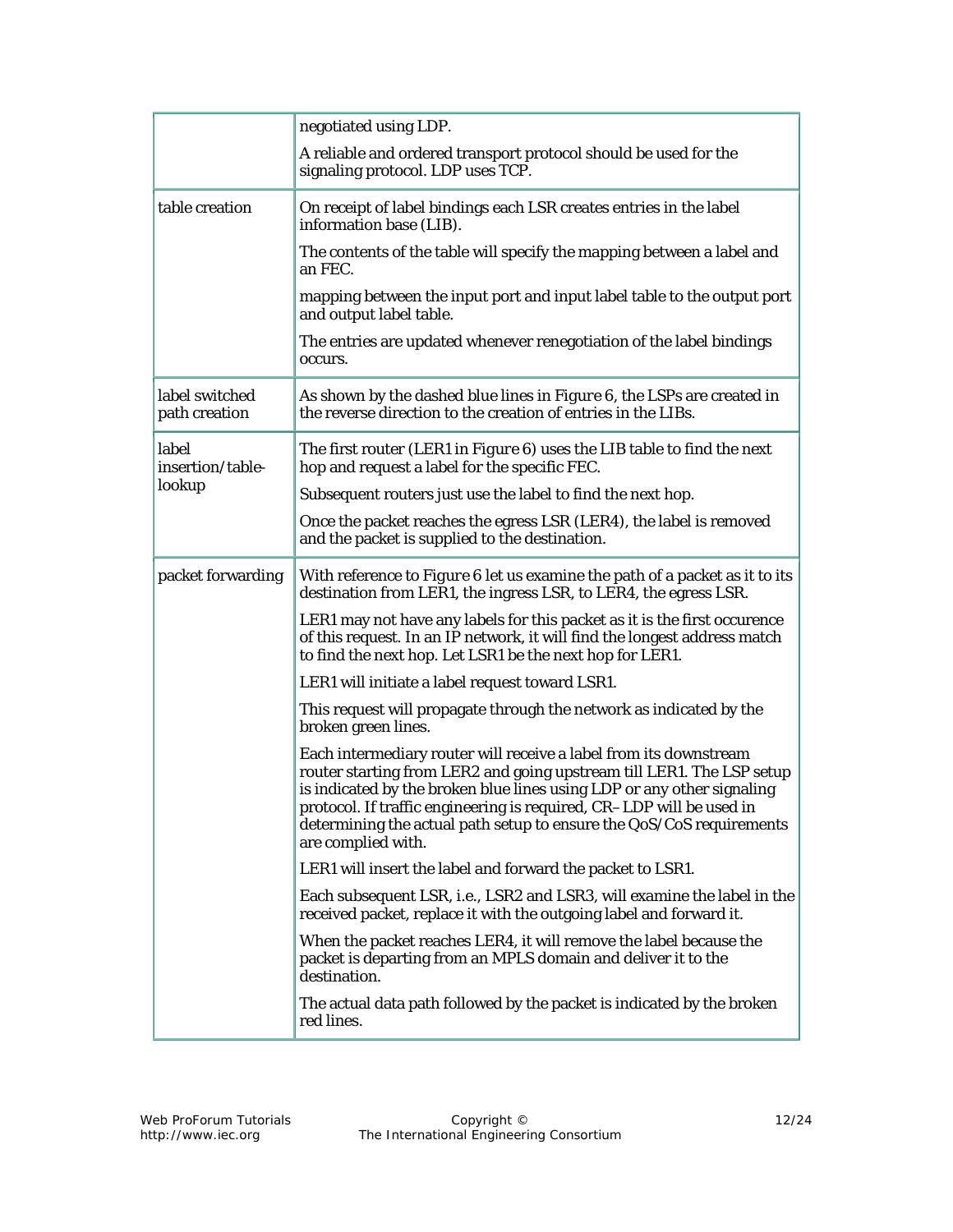*Table 2* shows a simple example of the LIB tables.

|  | Input Port  Incoming Port Label Output Port   Outgoing Port Label |  |  |  |  |
|--|-------------------------------------------------------------------|--|--|--|--|
|  |                                                                   |  |  |  |  |
|  |                                                                   |  |  |  |  |

#### **Table 2. Example LIB Table**

It is interesting to consider the example of two streams of data packets entering an MPLS domain:

- One packet stream is a regular data exchange between servers (e.g., file transfer protocol [FTP]).
- The other packet stream is an intensive video stream, which requires the traffic engineering parameters of QoS (e.g., videoconferencing).
- These packet streams are classified into 2 separate FECs at the ingress LSR.
- The label mappings associated with the streams are 3 and 9, respectively.
- The input ports at the LSR are 1 and 2, respectively.
- The corresponding output interfaces are 3 and 1, respectively.
- Label swapping must also be done, and the previous labels must be exchanged for 6 and 7, respectively.

## **Tunneling in MPLS**

A unique feature of MPLS is that it can control the entire path of a packet without explicitly specifying the intermediate routers. It does this by creating tunnels through the intermediary routers that can span multiple segments. This concept is used in provisioning MPLS–based VPNs.

Consider the scenario in *Figure 7*. LERs (LER1, LER2, LER3, and LER4) all use BGP and create an LSP between them (LSP 1). LER1 is aware that its next destination is LER2, as it is transporting data for the source, which must go through two segments of the network. In turn, LER2 is aware that LER3 is its next destination, and so on. These LERs will use the LDP to receive and store labels from the egress LER (LER4 in this scenario) all the way to the ingress LER (LER1).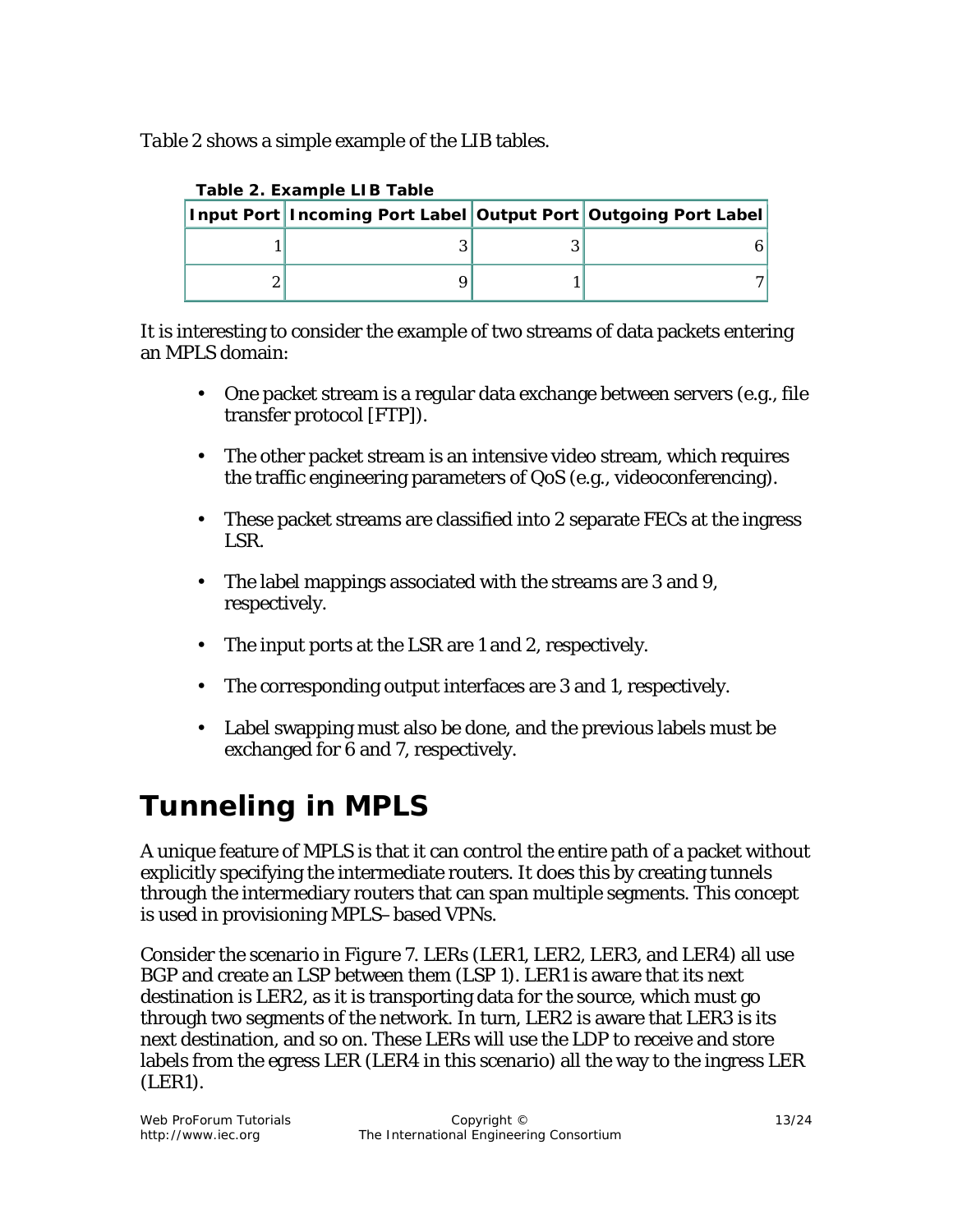

However, for LER1 to send its data to LER2, it must go through several (in this case three) LSRs. Therefore, a separate LSP (LSP 2) is created between the two LERs (LER1 and LER2) that spans LSR1, LSR2, and LSR3. This, in effect, represents a tunnel between the two LERs. The labels in this path are different from the labels that the LERs created for LSP1. This holds true for LER3 and LER4, as well as for the LSRs in between them. LSP 3 is created for this segment.

To achieve this, the concept of a label stack is used when transporting the packet through two network segments. As a packet must travel through LSP 1, LSP 2, and LSP 3, it will carry two complete labels at a time. The pair used for each segment is (1) first segment, label for LSP 1 and LSP 2 and (2) second segment, label for LSP 1 and LSP 3.

When the packet exits the first network and is received by LER3, it will remove the label for LSP 2 and replace it with LSP 3 label, while swapping LSP 1 label within the packet with the next hop label. LER4 will remove both labels before sending the packet to the destination.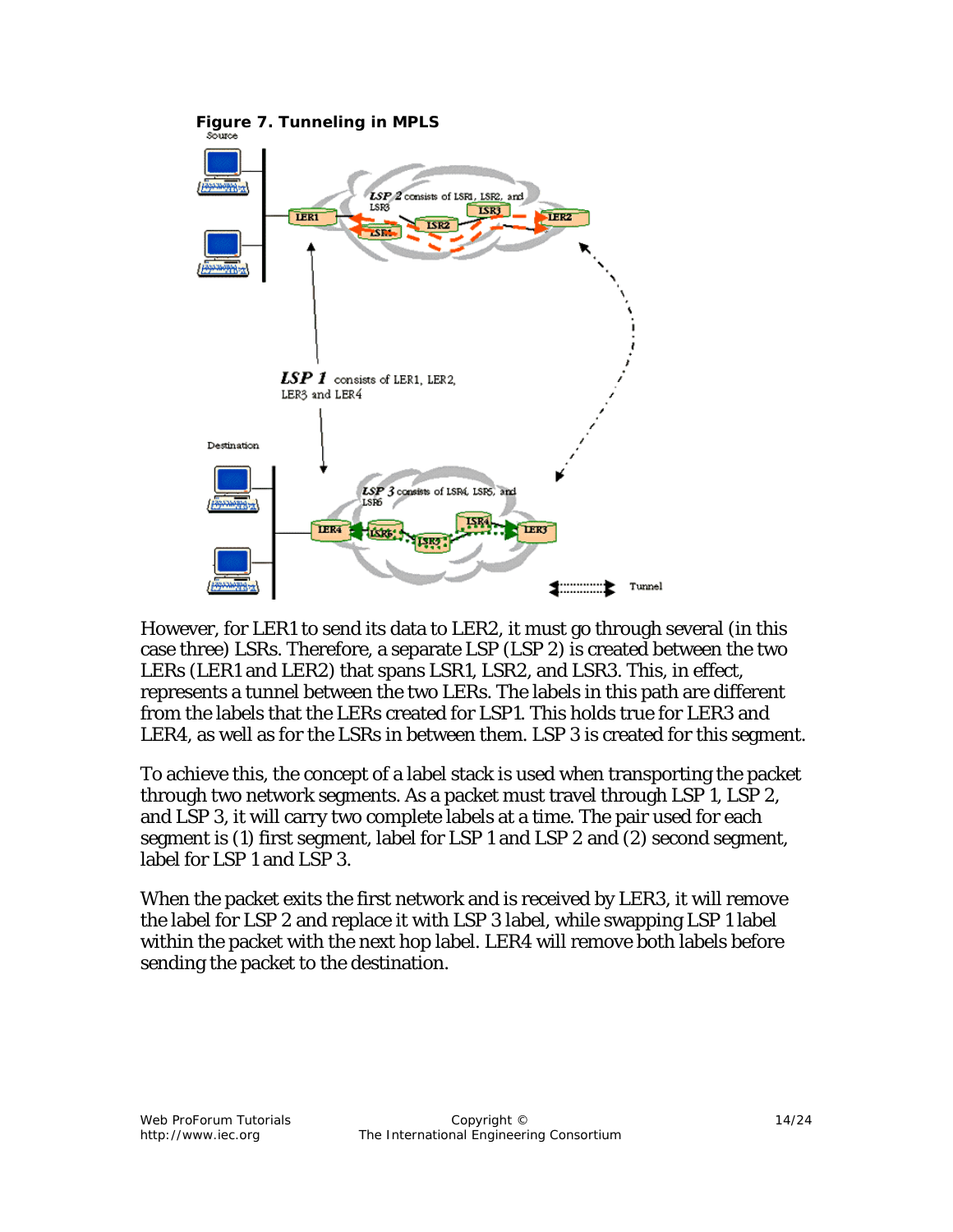## **Multicast Operation**

The multicast operation of MPLS is currently not defined. However, a general approach has been recommended whereby an incoming label is mapped to a set of outgoing labels. This can be constructed via a multicast tree. In this case, the incoming label will bind to the multicast tree and a set of output ports is used to transmit the packet. This operation is quite conducive to a local-area-network (LAN) environment. In a connection-oriented network such as ATM, the pointto-multipoint switched paths (VCCs) can be used for distributing multicast traffic.

## **5. MPLS Protocol Stack Architecture**

The core MPLS components can be broken down into the following parts:

- network layer (IP) routing protocols
- edge of network layer forwarding
- core network label-based switching
- label schematics and granularity
- signaling protocol for label distribution
- traffic engineering
- compatibility with various Layer-2 forwarding paradigms (ATM, frame relay, PPP)

*Figure 8* depicts the protocols that can be used for MPLS operations. The routing module can be any one of several popular industry protocols. Depending on the operating environment, the routing module can be OSPF, BGP, or ATM's PNNI, etc. The LDP module utilizes transmission control protocol (TCP) for reliable transmission of control data from one LSR to another during a session. The LDP also maintains the LIB. The LDP uses the user datagram protocol (UDP) during its discovery phase of operation. In this phase, the LSR tries to identify neighboring elements and also signals its own presence to the network. This is done through an exchange of hello packets.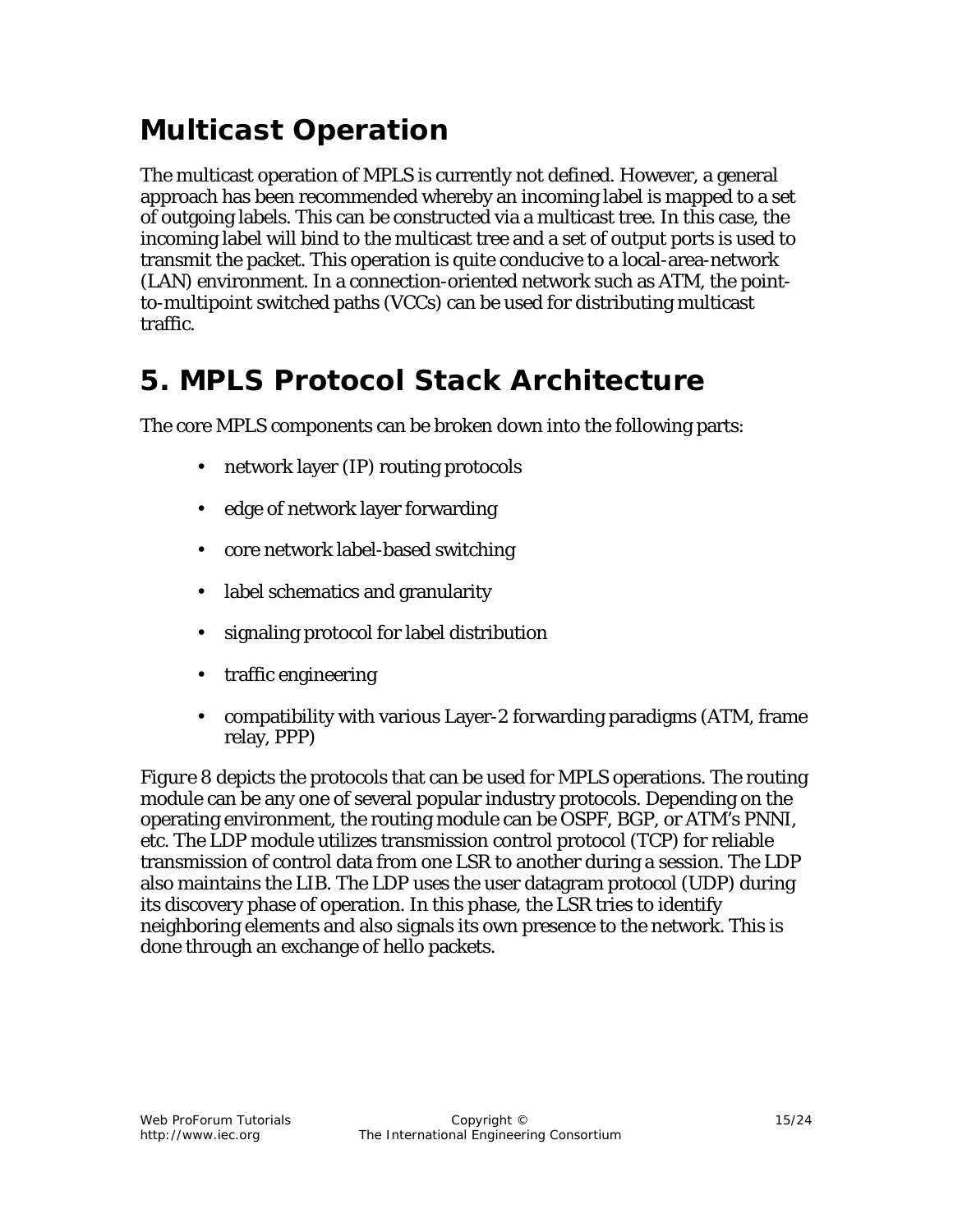

The IP Fwd is the classic IP–forwarding module that looks up the next hop by matching the longest address in its tables. For MPLS, this is done by LERs only. The MPLS Fwd is the MPLS forwarding module that matches a label to an outgoing port for a given packet. The layers, shown in the box with the broken line, can be implemented in hardware for fast, efficient operation.

# **6. MPLS Applications**

MPLS addresses today's network backbone requirements effectively by providing a standards-based solution that accomplishes the following:

- improves packet-forwarding performance in the network
	- o MPLS enhances and simplifies packet forwarding through routers using Layer-2 switching paradigms.
	- o MPLS is simple, which allows for easy implementation.
	- o MPLS increases network performance because it enables routing by switching at wireline speeds.
- supports QoS and CoS for service differentiation
	- o MPLS uses traffic-engineered path setup and helps achieve servicelevel guarantees.
	- o MPLS incorporates provisions for constraint-based and explicit path setup.
- supports network scalability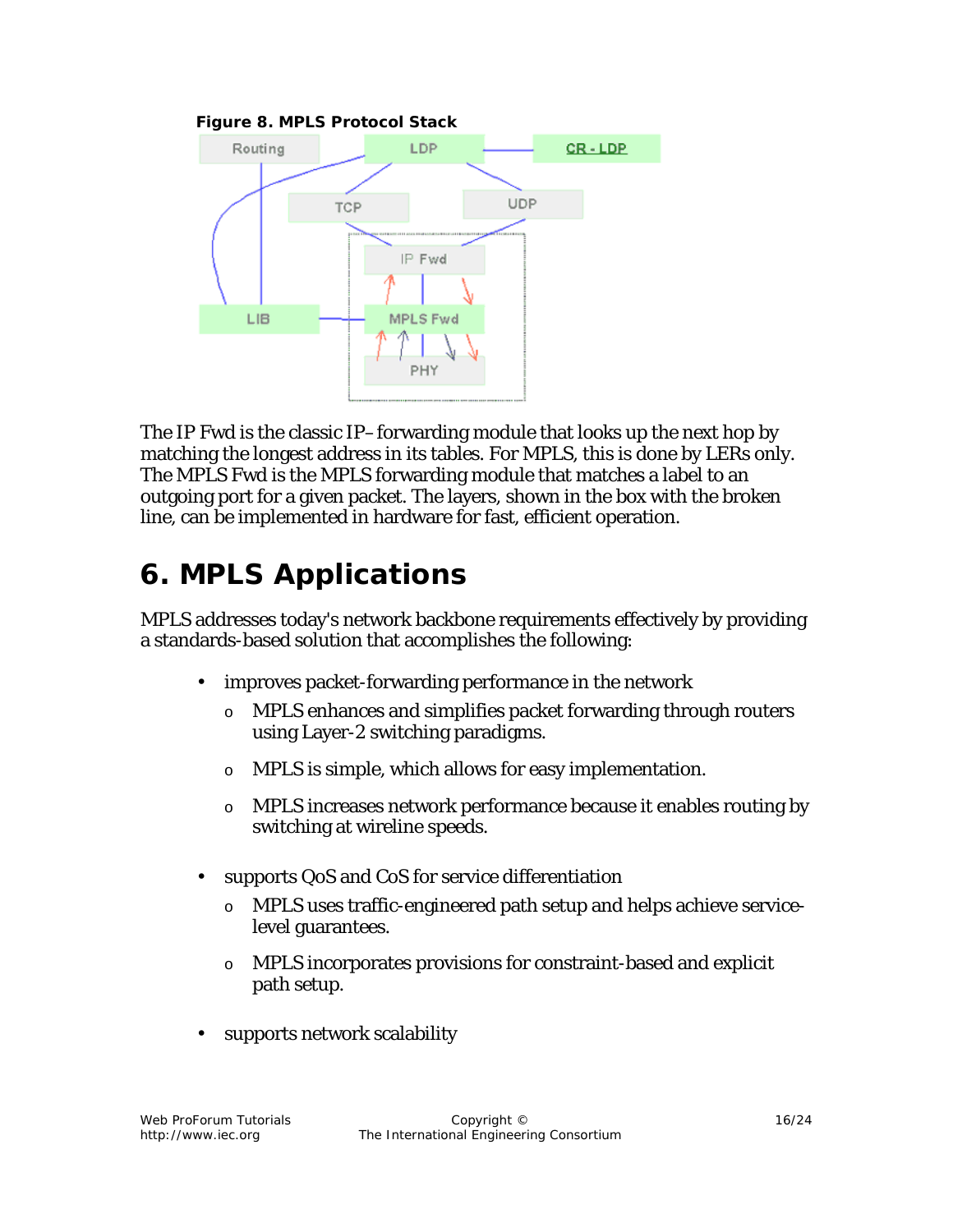- $\circ$  MPLS can be used to avoid the N<sup>2</sup> overlay problem associated with meshed IP–ATM networks.
- integrates IP and ATM in the network
	- o MPLS provides a bridge between access IP and core ATM.
	- o MPLS can reuse existing router/ATM switch hardware, effectively joining the two disparate networks.
- builds interoperable networks
	- o MPLS is a standards-based solution that achieves synergy between IP and ATM networks.
	- o MPLS facilitates IP–over-synchronous optical network (SONET) integration in optical switching.
	- o MPLS helps build scalable VPNs with traffic-engineering capability.

# **7. Standard Groups**

### **IETF**

The following are the MPLS working groups in the IETF:

- Routing Area Working Group
- MPLS Working Group

## **ATM Forum**

The following are the MPLS working groups in the ATM Forum:

- Traffic Management Working Group
- ATM-IP Collaboration Working Group

# **Self-Test**

1. MPLS is independent of the Layer-2 and Layer-3 protocols being used.

a. true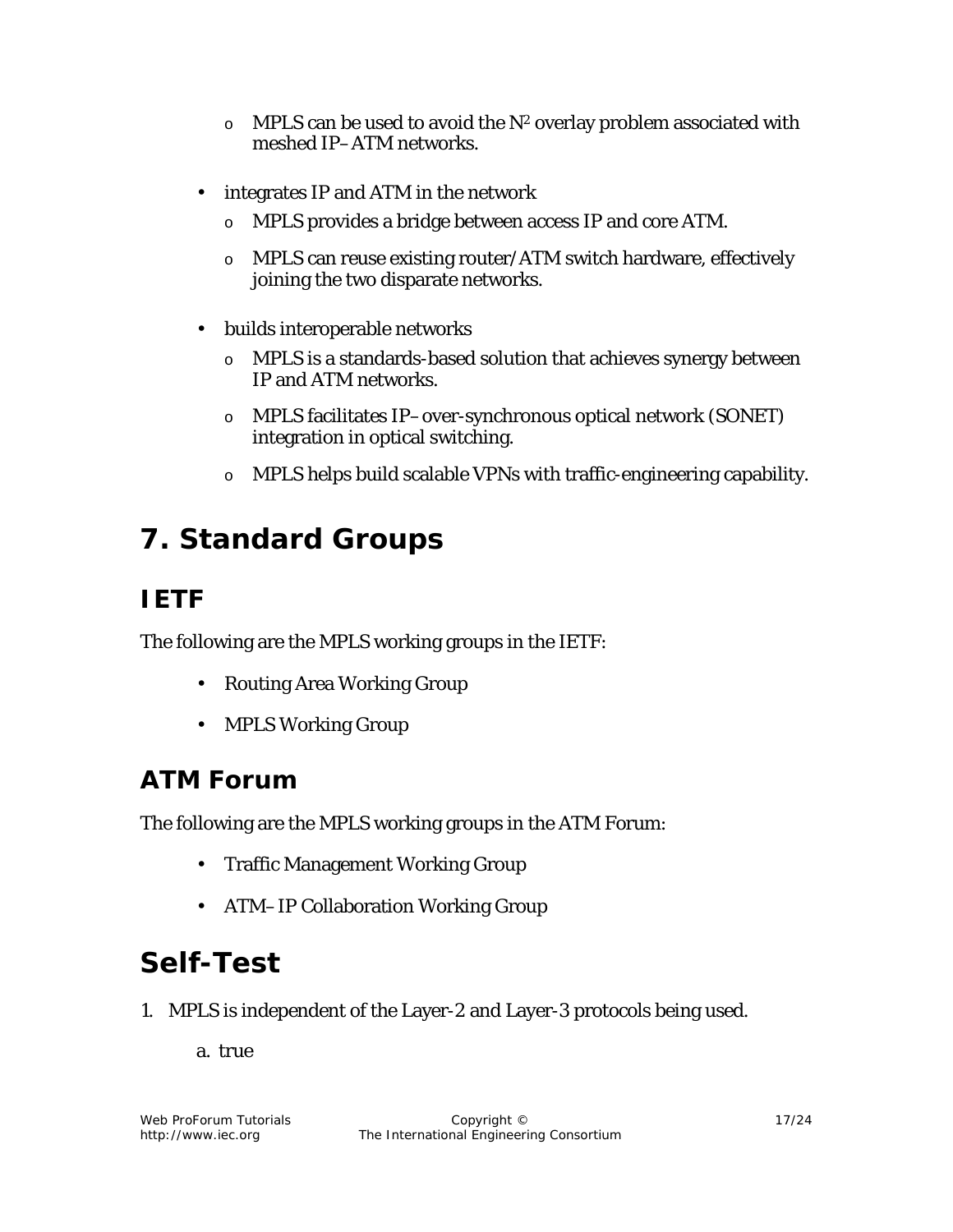- b. false
- 2. Labels can be created based on the  $\qquad \qquad$ 
	- a. topology-based method
	- b. request-based method
	- c. traffic-based method
	- d. all of the above
- 3. CR–LDP is used for label distribution based on traffic-engineering requirements.
	- a. true
	- b. false
- 4. Label-switched path creation is done only by hop-by-hop routing.
	- a. true
	- b. false
- 5. Label merging is used for \_\_\_\_\_\_\_\_\_\_\_\_\_\_\_\_.
	- a. merging traffic on different interfaces headed for different destinations
	- b. merging traffic on different interfaces headed for the same destination
	- c. a and b
- 6. MPLS uses the following signaling mechanism \_\_\_\_\_\_\_\_\_\_\_\_\_\_\_\_\_\_.
	- a. label request and label mapping message
	- b. discovery and session message
	- c. advertisement and notification message
	- d. all of the above
- 7. In LDP, downstream routers initiate the distribution of labels and label/FEC bindings.
	- a. true
	- b. false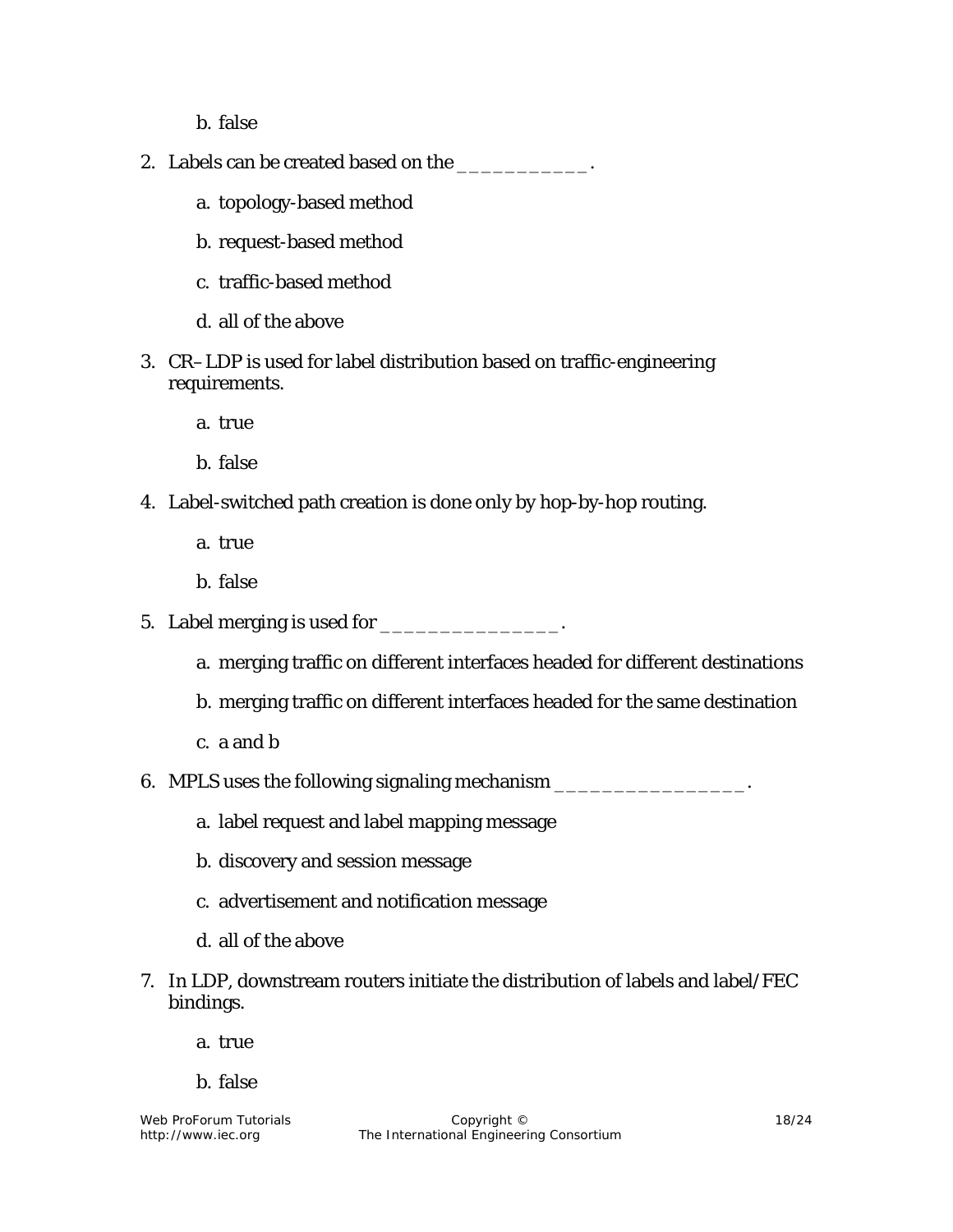- 8. Label swapping occurs only at the edges of the network—i.e., at the LERs only.
	- a. true
	- b. false
- 9. MPLS supports creation of tunnels so that it can control the entire path of a packet \_\_\_\_\_\_\_\_\_\_\_\_\_.
	- a. without explicitly specifying the intermediate routers but only on the same network segment
	- b. without explicitly specifying the intermediate routers that can span multiple network segments
	- c. but it needs to explicitly specify the intermediate routers and is limited to the same network segment
	- d. but it needs to explicitly specify the intermediate routers that can span multiple network segments
- 10. The following routing protocol can be used for initial route setup
	- a. OSPF
	- b. BGP
	- c. ATM PNNI

\_\_\_\_\_\_\_\_\_\_\_\_\_\_.

d. all of the above

11. LDP uses for reliable transmission of control data between LSR.

- a. TCP
- b. UDP
- c. both
- 12. MPLS applications include \_\_\_\_\_\_\_\_\_\_\_\_\_\_\_\_\_.
	- a. network scalability
	- b. traffic engineering
	- c. improving network interoperability and efficiency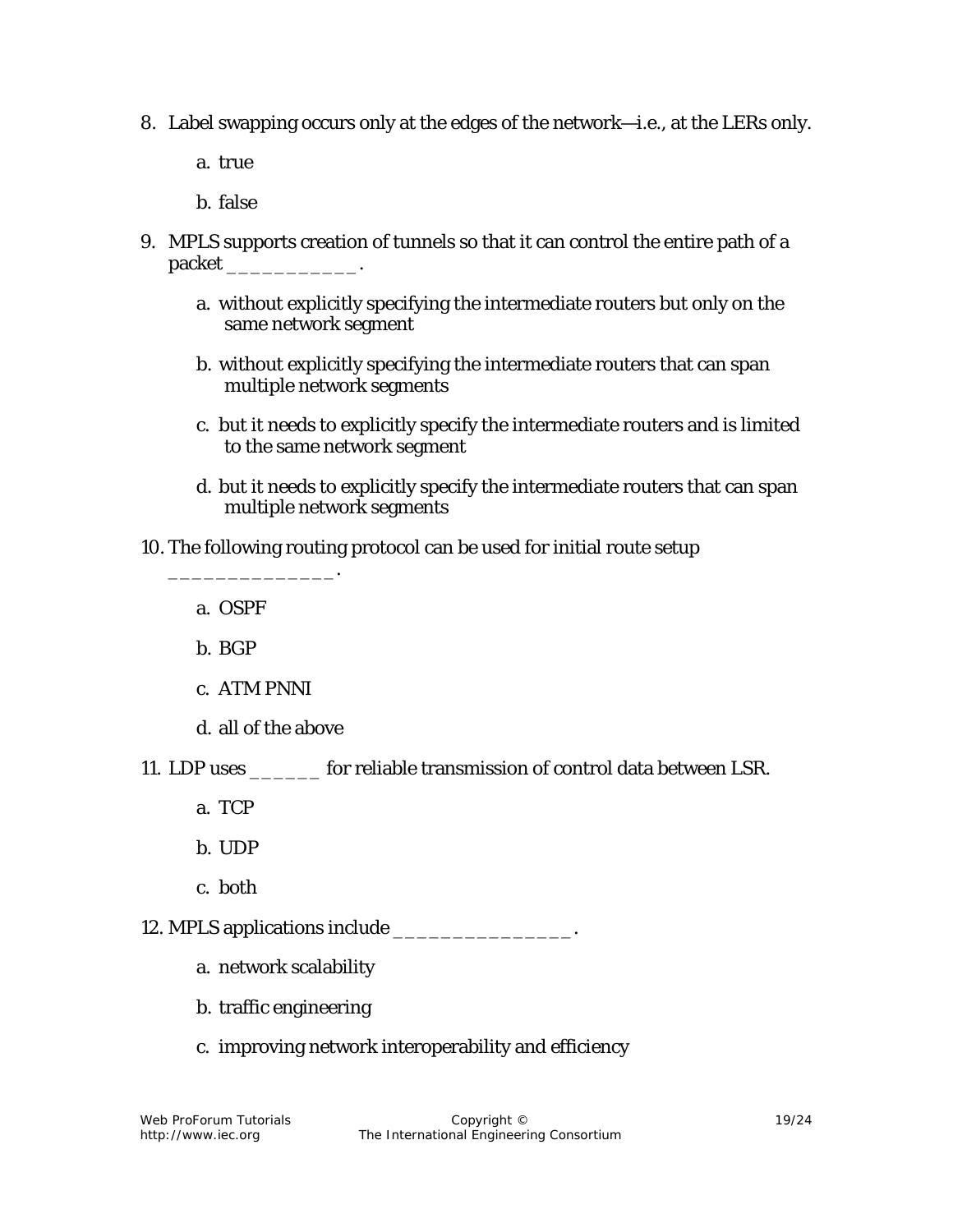d. all of the above

### **Correct Answers**

- 1. MPLS is independent of the Layer-2 and Layer-3 protocols being used.
	- **a. true**
	- b. false
	- See Topic 3.
- 2. Labels can be created based on the \_\_\_\_\_\_\_\_\_\_\_\_\_.
	- a. topology-based method
	- b. request-based method
	- c. traffic-based method

#### **d. all of the above**

See Topic 3.

3. CR–LDP is used for label distribution based on traffic-engineering requirements.

**a. true** 

b. false

See Topic 3.

4. Label-switched path creation is done only by hop-by-hop routing.

a. true

#### **b. false**

See Topic 3.

- 5. Label merging is used for  $\frac{1}{2}$   $\frac{1}{2}$   $\frac{1}{2}$   $\frac{1}{2}$   $\frac{1}{2}$   $\frac{1}{2}$   $\frac{1}{2}$   $\frac{1}{2}$   $\frac{1}{2}$   $\frac{1}{2}$   $\frac{1}{2}$   $\frac{1}{2}$   $\frac{1}{2}$   $\frac{1}{2}$   $\frac{1}{2}$   $\frac{1}{2}$   $\frac{1}{2}$   $\frac{1}{2}$   $\frac{1}{2}$   $\$ 
	- a. merging traffic on different interfaces headed for different destinations

#### **b. merging traffic on different interfaces headed for the same destination**

Web ProForum Tutorials http://www.iec.org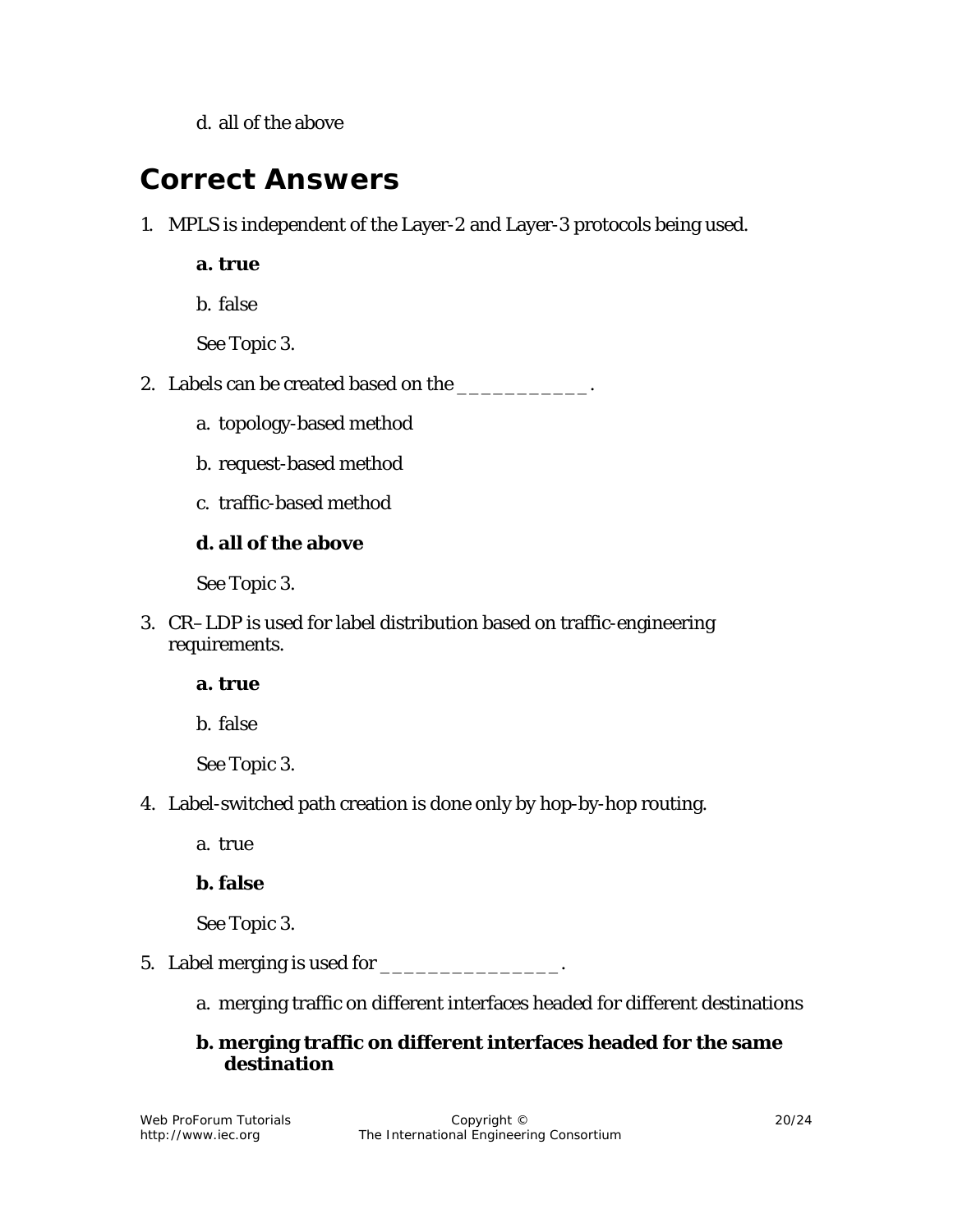c. a and b

See Topic 3.

6. MPLS uses the following signaling mechanism \_\_\_\_\_\_\_\_\_\_\_\_\_\_\_\_\_\_\_\_\_\_\_\_\_\_\_\_\_\_\_\_\_

#### **a. label request and label mapping message**

- b. discovery and session message
- c. advertisement and notification message
- d. all of the above

See Topic 3.

7. In LDP, downstream routers initiate the distribution of labels and label/FEC bindings.

**a. true** 

b. false

See Topic 4.

8. Label swapping occurs only at the edges of the network—i.e., at the LERs only.

a. true

**b. false** 

See Topic 4.

- 9. MPLS supports creation of tunnels so that it can control the entire path of a packet \_\_\_\_\_\_\_\_\_\_\_.
	- a. without explicitly specifying the intermediate routers but only on the same network segment

#### **b. without explicitly specifying the intermediate routers that can span multiple network segments**

- c. but it needs to explicitly specify the intermediate routers and is limited to the same network segment
- d. but it needs to explicitly specify the intermediate routers that can span multiple network segments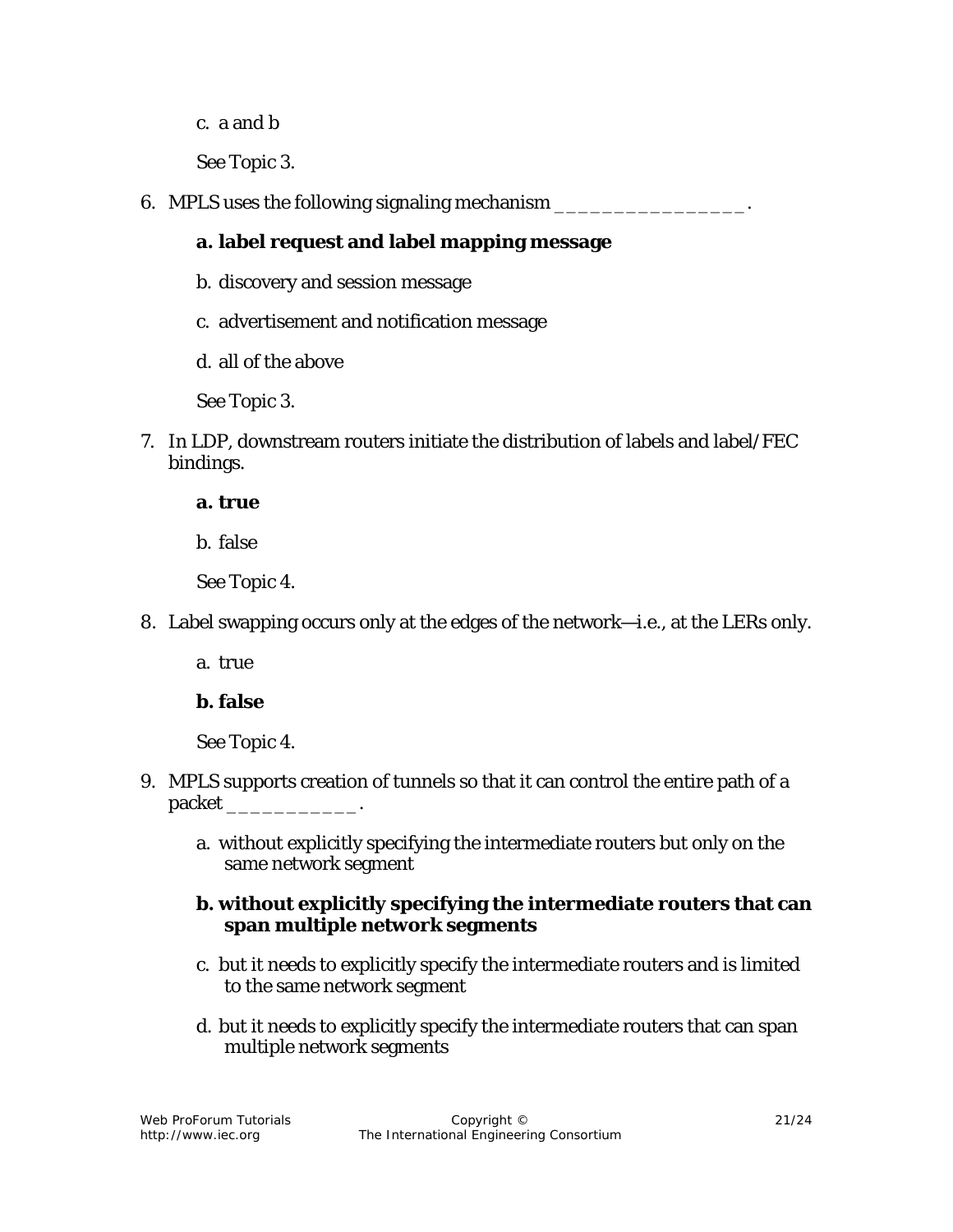See Topic 4.

\_\_\_\_\_\_\_\_\_\_\_\_\_\_.

- 10. The following routing protocol can be used for initial route setup
	- a. OSPF
	- b. BGP
	- c. ATM PNNI

#### **d. all of the above**

See Topic 5.

11. LDP uses \_\_\_\_\_\_ for reliable transmission of control data between LSR.

- **a. TCP**
- b. UDP
- c. Both

See Topic 5.

12. MPLS applications include \_\_\_\_\_\_\_\_\_\_\_\_\_\_\_\_\_.

- a. network scalability
- b. traffic engineering
- c. improving network interoperability and efficiency

#### **d. all of the above**

See Topic 5.

## **Glossary**

**ATM**  asynchronous transfer mode

#### **BGP**

border gateway protocol

#### **CoS**  class of service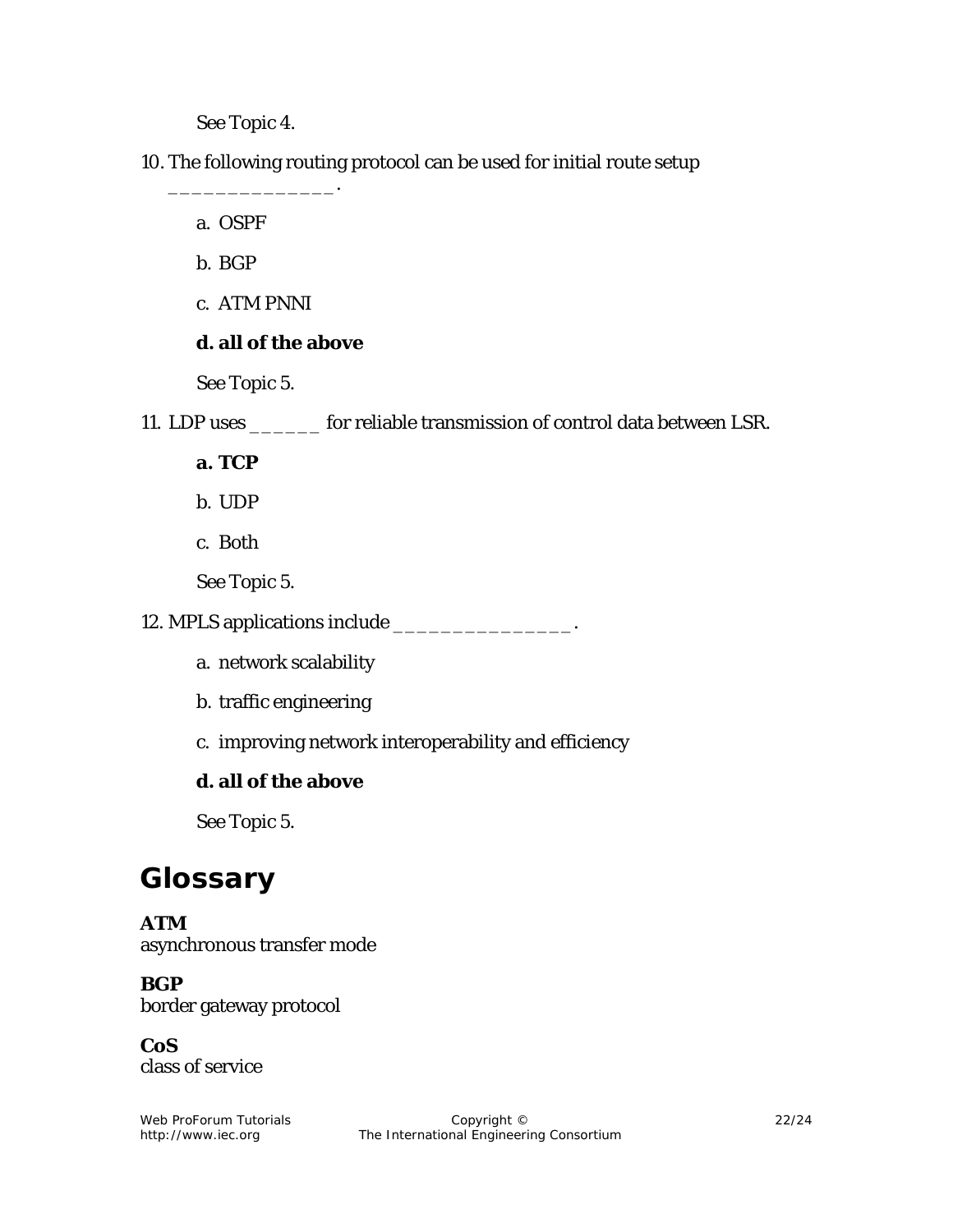**CR–LDP**  constraint-based label distribution protocol

**FEC**  forward equivalence class

**IETF**  Internet Engineering Task Force

**IP**  Internet protocol

**LAN**  local-area network

**LDP**  label distribution protocol

**LER**  label edge router

**LIB**  label information base

**LSP**  label switched path

**LSR**  label switched router

**MAC**  media access control

**MPLS**  multiprotocol label switching

**OSPF**  open shortest path first

**PNNI**  private network-to-network interface

**PPP**  point-to-point protocol

**QoS**  quality of service

Web ProForum Tutorials http://www.iec.org